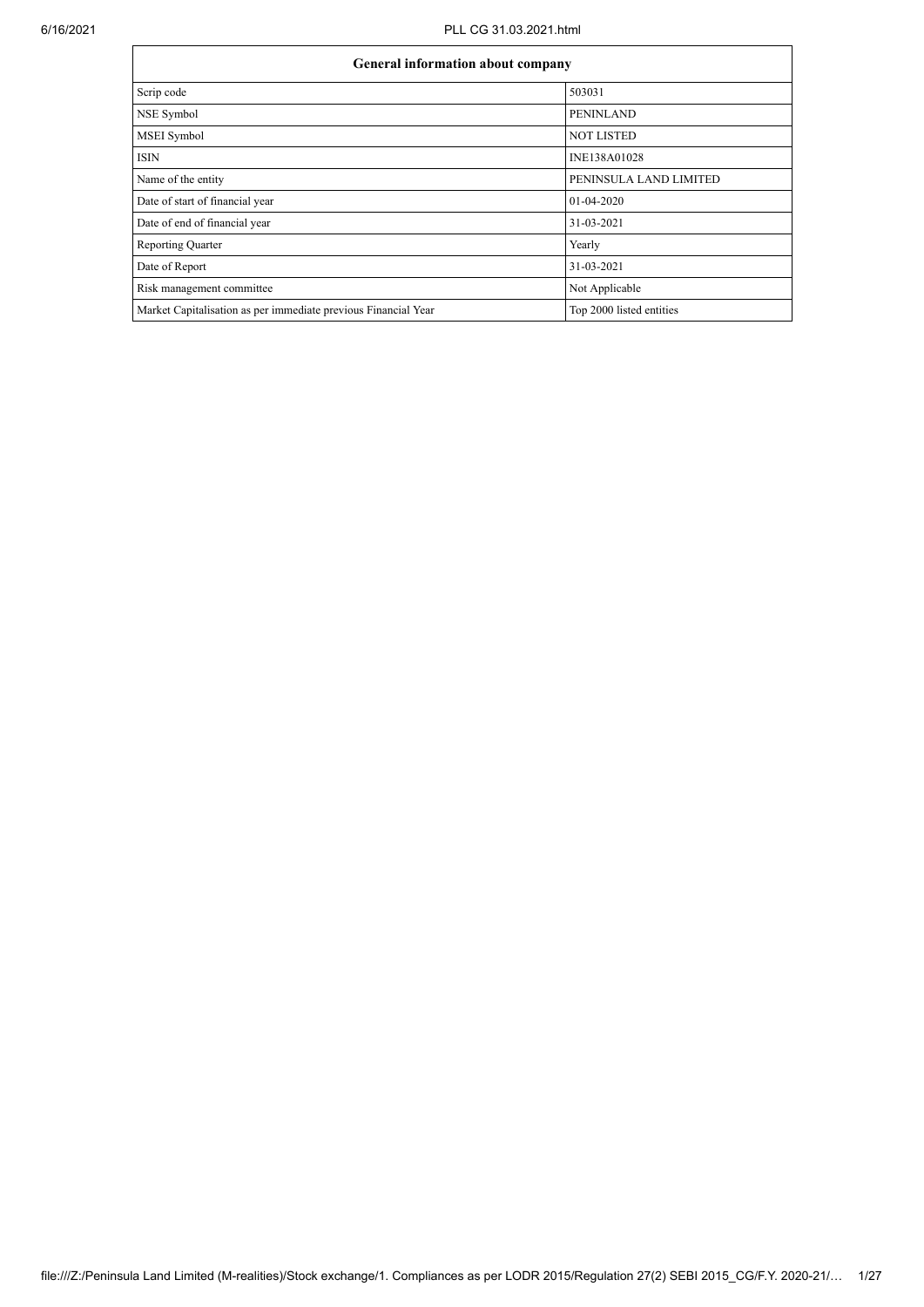## **Annexure I**

## **Annexure I to be submitted by listed entity on quarterly basis**

## **I. Composition of Board of Directors**

|            |            |                                                       |                            |                               |                          | Disclosure of notes on composition of board of directors explanatory                                 |                                             |                                                          |                            |                      |                                            |                                                                                                                                                |                                                                                                                                                                   |                                                                                                                                                                          |                                                                                                                                                                                                         |
|------------|------------|-------------------------------------------------------|----------------------------|-------------------------------|--------------------------|------------------------------------------------------------------------------------------------------|---------------------------------------------|----------------------------------------------------------|----------------------------|----------------------|--------------------------------------------|------------------------------------------------------------------------------------------------------------------------------------------------|-------------------------------------------------------------------------------------------------------------------------------------------------------------------|--------------------------------------------------------------------------------------------------------------------------------------------------------------------------|---------------------------------------------------------------------------------------------------------------------------------------------------------------------------------------------------------|
|            |            |                                                       |                            |                               |                          |                                                                                                      |                                             | Wether the listed entity has a Regular Chairperson   Yes |                            |                      |                                            |                                                                                                                                                |                                                                                                                                                                   |                                                                                                                                                                          |                                                                                                                                                                                                         |
|            |            |                                                       |                            |                               |                          |                                                                                                      |                                             | Whether Chairperson is related to MD or CEO              |                            |                      | Yes                                        |                                                                                                                                                |                                                                                                                                                                   |                                                                                                                                                                          |                                                                                                                                                                                                         |
| PAN        | <b>DIN</b> | Category 1<br>of directors                            | Category 2<br>of directors | Category<br>3 of<br>directors | Date<br>of<br>Birth      | Whether<br>special<br>resolution<br>passed?<br>[Refer Reg.<br>$17(1A)$ of<br>Listing<br>Regulations] | Date of<br>passing<br>special<br>resolution | <b>Initial Date</b><br>of<br>appointment                 | Date of Re-<br>appointment | Date of<br>cessation | Tenure<br>of<br>director<br>(in<br>months) | No of<br>Directorship<br>in listed<br>entities<br>including<br>this listed<br>entity (Refer<br>Regulation<br>17A of<br>Listing<br>Regulations) | No of<br>Independent<br>Directorship<br>in listed<br>entities<br>including<br>this listed<br>entity (Refer<br>Regulation<br>$17A(1)$ of<br>Listing<br>Regulations | Number of<br>memberships<br>in Audit/<br>Stakeholder<br>Committee(s)<br>including this<br>listed entity<br>(Refer<br>Regulation<br>$26(1)$ of<br>Listing<br>Regulations) | No of post of<br>Chairperson in<br>Audit/<br>Stakeholder<br>Committee<br>held in listed<br>entities<br>including this<br>listed entity<br>(Refer<br>Regulation<br>$26(1)$ of<br>Listing<br>Regulations) |
| AAJPP8861F | 00044954   | Non-<br>Executive -<br>Non<br>Independent<br>Director | Chairperson                |                               | $19-$<br>$07 -$<br>1952  | NA                                                                                                   |                                             | 06-09-1984                                               | 01-07-2015                 |                      |                                            | $\overline{2}$                                                                                                                                 | $\mathbf{0}$                                                                                                                                                      | $\theta$                                                                                                                                                                 | $\Omega$                                                                                                                                                                                                |
| AAEPP7727R | 00044983   | Executive<br>Director                                 | Not<br>Applicable          | MD                            | $12 -$<br>$05 -$<br>1976 | NA                                                                                                   |                                             | 27-07-2004                                               | 26-10-2020                 |                      |                                            |                                                                                                                                                | $\mathbf{0}$                                                                                                                                                      | 3                                                                                                                                                                        | $\Omega$                                                                                                                                                                                                |
| AFWPP9313E | 00045003   | Executive<br>Director                                 | Not<br>Applicable          |                               | $01-$<br>$04 -$<br>1981  | NA                                                                                                   |                                             | 26-10-2015                                               | 26-10-2020                 |                      |                                            |                                                                                                                                                | $\theta$                                                                                                                                                          | $\overline{2}$                                                                                                                                                           | $\Omega$                                                                                                                                                                                                |
| AAAPG4247R | 00046810   | Non-<br>Executive -<br>Non<br>Independent<br>Director | Not<br>Applicable          |                               | $30 -$<br>$06 -$<br>1956 | NA                                                                                                   |                                             | 26-10-2005                                               | 01-07-2019                 |                      |                                            | 5                                                                                                                                              | 3                                                                                                                                                                 | 5                                                                                                                                                                        |                                                                                                                                                                                                         |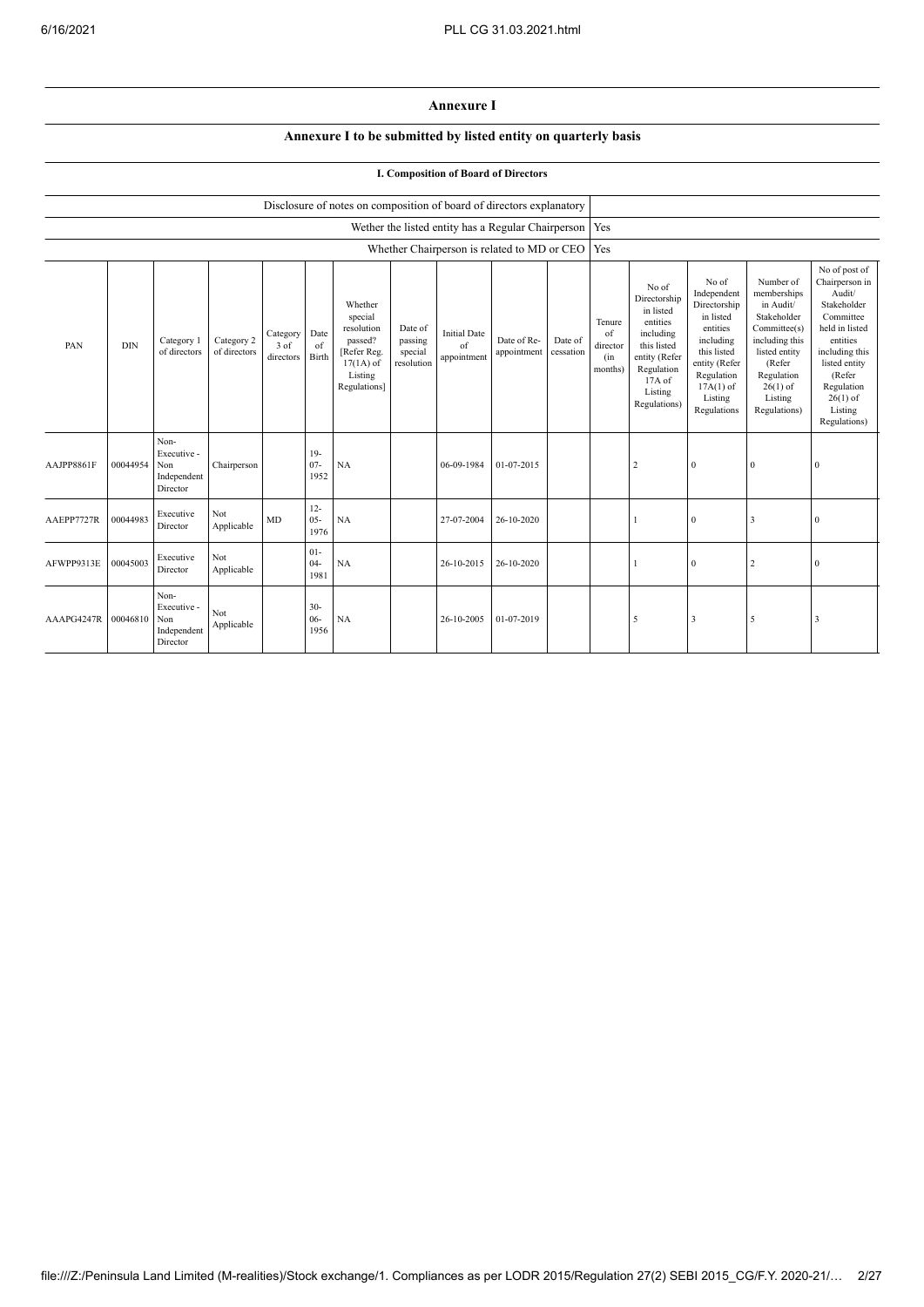|        |                      |                         |            |            |                                                |                               |                               |                          |                                                                                                      |                                             | <b>I. Composition of Board of Directors</b> |                            |                      |                                            |                                                                                                                                                |                                                                                                                                                                      |                                                                                        |
|--------|----------------------|-------------------------|------------|------------|------------------------------------------------|-------------------------------|-------------------------------|--------------------------|------------------------------------------------------------------------------------------------------|---------------------------------------------|---------------------------------------------|----------------------------|----------------------|--------------------------------------------|------------------------------------------------------------------------------------------------------------------------------------------------|----------------------------------------------------------------------------------------------------------------------------------------------------------------------|----------------------------------------------------------------------------------------|
|        |                      |                         |            |            |                                                |                               |                               |                          | Disclosure of notes on composition of board of directors explanatory                                 |                                             |                                             |                            |                      |                                            |                                                                                                                                                |                                                                                                                                                                      |                                                                                        |
|        |                      |                         |            |            |                                                |                               |                               |                          | Wether the listed entity has a Regular Chairperson                                                   |                                             |                                             |                            |                      |                                            |                                                                                                                                                |                                                                                                                                                                      |                                                                                        |
| Sr     | Title<br>(Mr)<br>Ms) | Name of the<br>Director | PAN        | <b>DIN</b> | Category 1<br>of directors                     | Category 2<br>of<br>directors | Category<br>3 of<br>directors | Date<br>of<br>Birth      | Whether<br>special<br>resolution<br>passed?<br>[Refer Reg.<br>$17(1A)$ of<br>Listing<br>Regulations] | Date of<br>passing<br>special<br>resolution | <b>Initial Date</b><br>of<br>appointment    | Date of Re-<br>appointment | Date of<br>cessation | Tenure<br>of<br>director<br>(in<br>months) | No of<br>Directorship<br>in listed<br>entities<br>including<br>this listed<br>entity (Refer<br>Regulation<br>17A of<br>Listing<br>Regulations) | No of<br>Independent<br>Directorship<br>in listed<br>entities<br>including<br>this listed<br>entity<br>(Refer<br>Regulation<br>$17A(1)$ of<br>Listing<br>Regulations | $\mathbf{r}$<br>m<br>S<br>$C\epsilon$<br>in.<br>$\mathbf{li}$<br>$\mathbb F$<br>$\,$ R |
| 5      | Mr                   | Deepak<br>Summanwar     | ALEPS9990C | 02017830   | Non-<br>Executive -<br>Independent<br>Director | Not<br>Applicable             |                               | $14-$<br>$03 -$<br>1947  | Yes                                                                                                  |                                             | 06-06-2008                                  | 27-09-2019                 |                      | 78                                         |                                                                                                                                                |                                                                                                                                                                      | $\overline{2}$                                                                         |
| 6      | Mr                   | Pankaj<br>Kanodia       | AGPPK7665Q | 02000161   | Non-<br>Executive -<br>Independent<br>Director | Not<br>Applicable             |                               | $16-$<br>$09 -$<br>1974  | NA                                                                                                   |                                             | 30-05-2019                                  |                            |                      | 22                                         |                                                                                                                                                |                                                                                                                                                                      |                                                                                        |
| $\tau$ | Mr                   | Krupal<br>Kanakia       | AACPK8621R | 08876715   | Non-<br>Executive -<br>Independent<br>Director | Not<br>Applicable             |                               | $22 -$<br>$02 -$<br>1975 | NA                                                                                                   |                                             | 15-09-2020                                  |                            |                      |                                            |                                                                                                                                                |                                                                                                                                                                      | $\theta$                                                                               |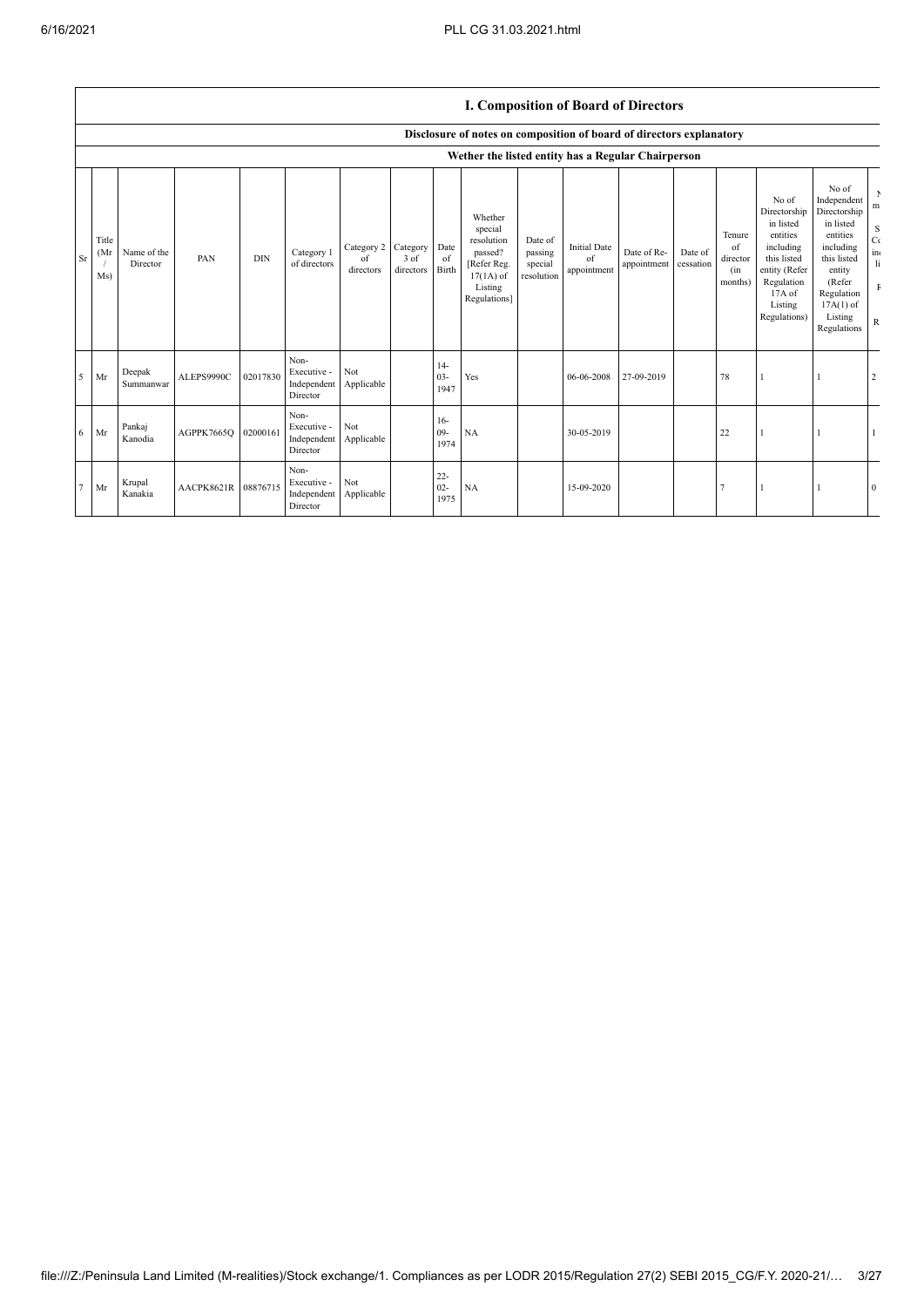|           | <b>Audit Committee Details</b>                              |                        |                                         |             |            |  |  |  |  |  |  |  |
|-----------|-------------------------------------------------------------|------------------------|-----------------------------------------|-------------|------------|--|--|--|--|--|--|--|
|           | Whether the Audit Committee has a Regular Chairperson   Yes |                        |                                         |             |            |  |  |  |  |  |  |  |
| <b>Sr</b> | <b>DIN</b><br>Number                                        | Date of<br>Appointment | Date of<br>Cessation                    | Remarks     |            |  |  |  |  |  |  |  |
|           | 02017830                                                    | Deepak Summanwar       | Non-Executive - Independent<br>Director | Chairperson | 12-08-2013 |  |  |  |  |  |  |  |
| 2         | 00044983                                                    | Rajeev A. Piramal      | <b>Executive Director</b>               | Member      | 24-04-2017 |  |  |  |  |  |  |  |
|           | 02000161                                                    | Pankaj Kanodia         | Non-Executive - Independent<br>Director | Member      | 30-05-2019 |  |  |  |  |  |  |  |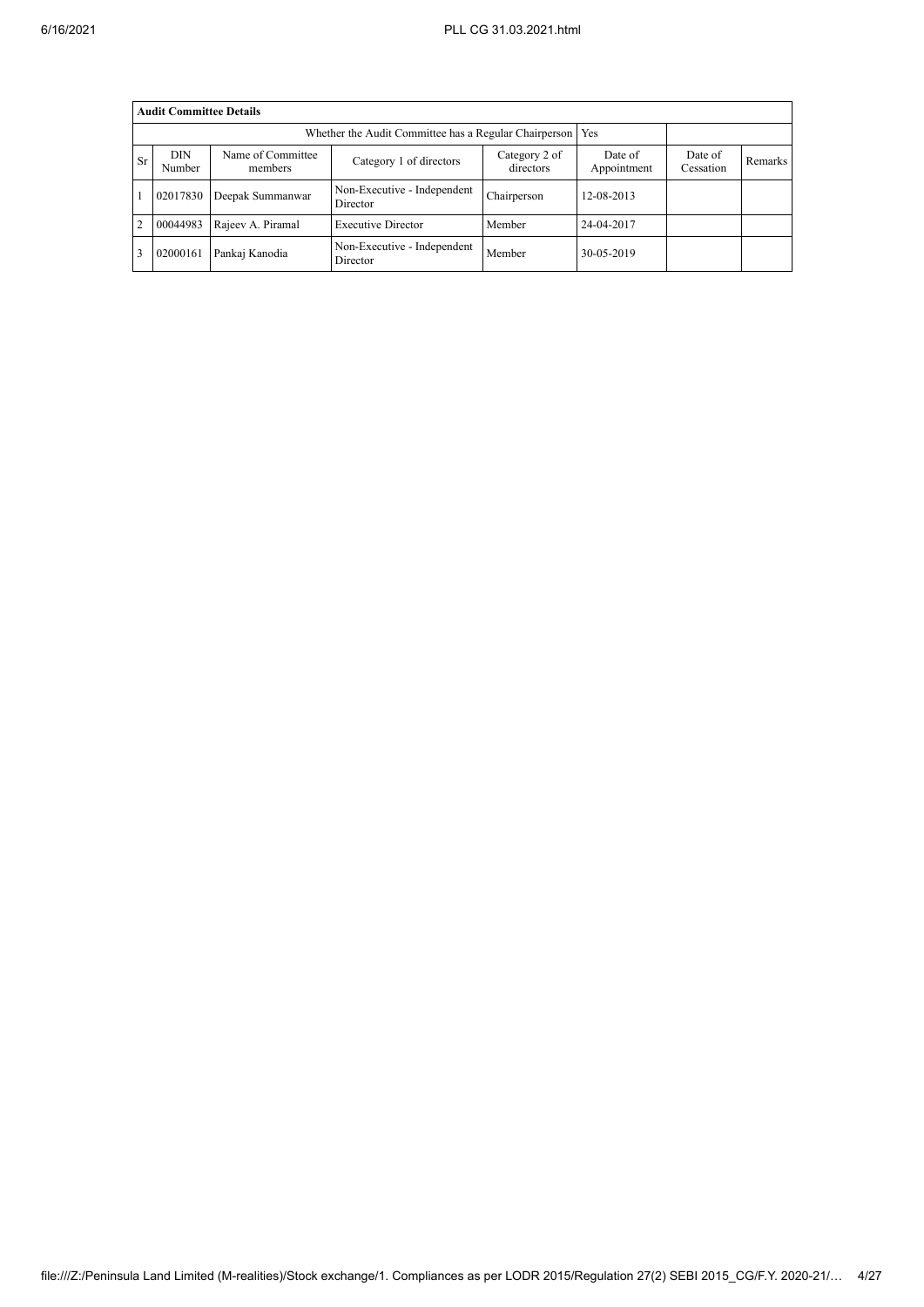|                | Nomination and remuneration committee                                             |                           |                                             |             |            |  |  |  |  |  |  |  |  |
|----------------|-----------------------------------------------------------------------------------|---------------------------|---------------------------------------------|-------------|------------|--|--|--|--|--|--|--|--|
|                | Whether the Nomination and remuneration committee has a Regular Chairperson   Yes |                           |                                             |             |            |  |  |  |  |  |  |  |  |
| <b>Sr</b>      | <b>DIN</b><br>Number                                                              | Date of<br>Cessation      | Remarks                                     |             |            |  |  |  |  |  |  |  |  |
|                |                                                                                   | 02017830 Deepak Summanwar | Non-Executive - Independent<br>Director     | Chairperson | 12-08-2013 |  |  |  |  |  |  |  |  |
| $\overline{2}$ |                                                                                   | 00044954 Urvi A. Piramal  | Non-Executive - Non<br>Independent Director | Member      | 25-01-2006 |  |  |  |  |  |  |  |  |
| 3              | 02000161                                                                          | Pankaj Kanodia            | Non-Executive - Independent<br>Director     | Member      | 30-05-2019 |  |  |  |  |  |  |  |  |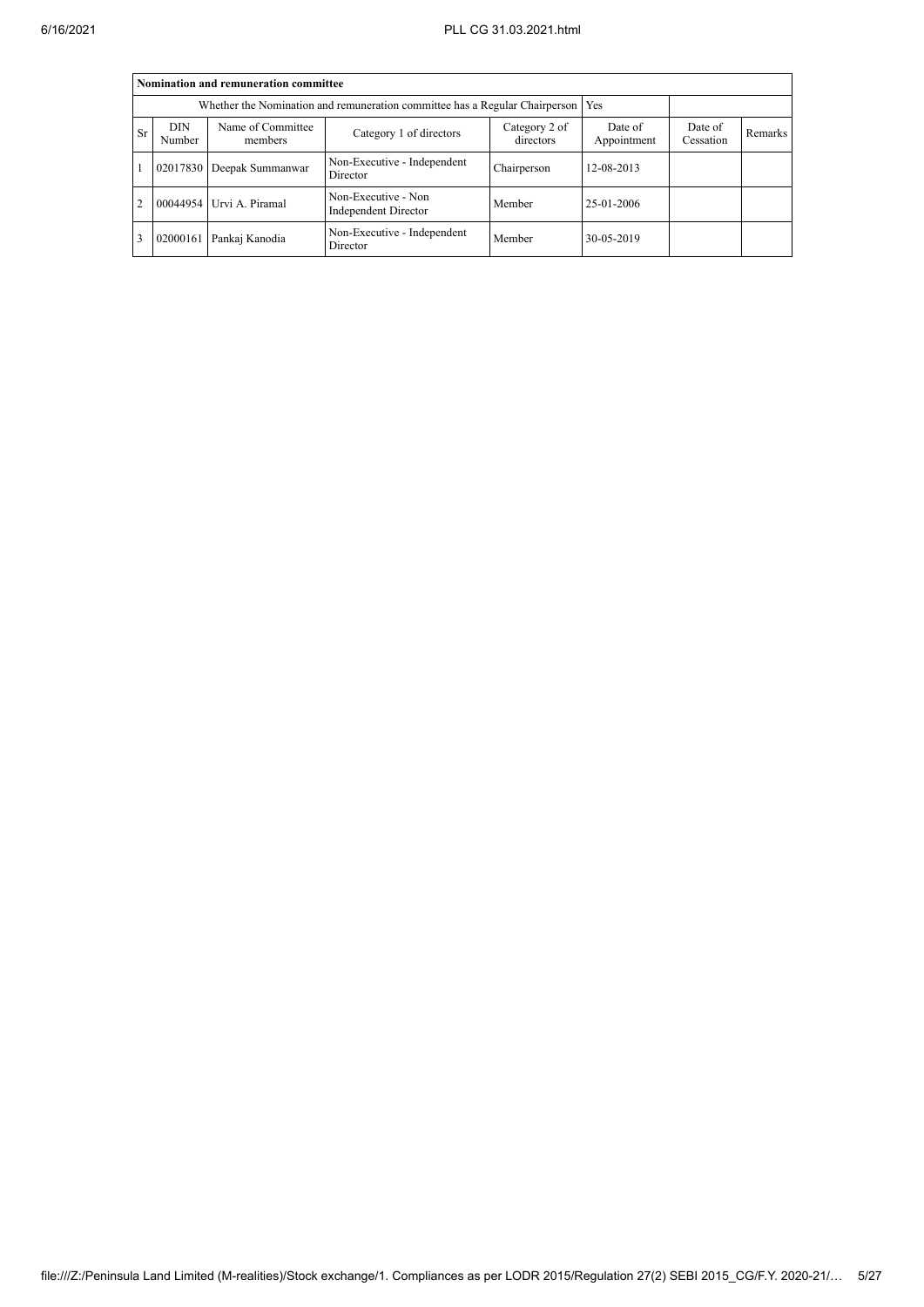|                | <b>Stakeholders Relationship Committee</b>                                      |                              |                                         |                      |            |  |  |  |  |  |  |  |
|----------------|---------------------------------------------------------------------------------|------------------------------|-----------------------------------------|----------------------|------------|--|--|--|--|--|--|--|
|                | Whether the Stakeholders Relationship Committee has a Regular Chairperson   Yes |                              |                                         |                      |            |  |  |  |  |  |  |  |
| <b>Sr</b>      | <b>DIN</b><br>Number                                                            | Name of Committee<br>members | Date of<br>Appointment                  | Date of<br>Cessation | Remarks    |  |  |  |  |  |  |  |
|                | 02017830                                                                        | Deepak Summanwar             | Non-Executive - Independent<br>Director | Chairperson          | 12-08-2013 |  |  |  |  |  |  |  |
| $\overline{2}$ | 00044983                                                                        | Rajeev A. Piramal            | <b>Executive Director</b>               | Member               | 26-05-2014 |  |  |  |  |  |  |  |
| $\mathbf{3}$   | 00045003                                                                        | Nandan A. Piramal            | <b>Executive Director</b>               | Member               | 14-11-2019 |  |  |  |  |  |  |  |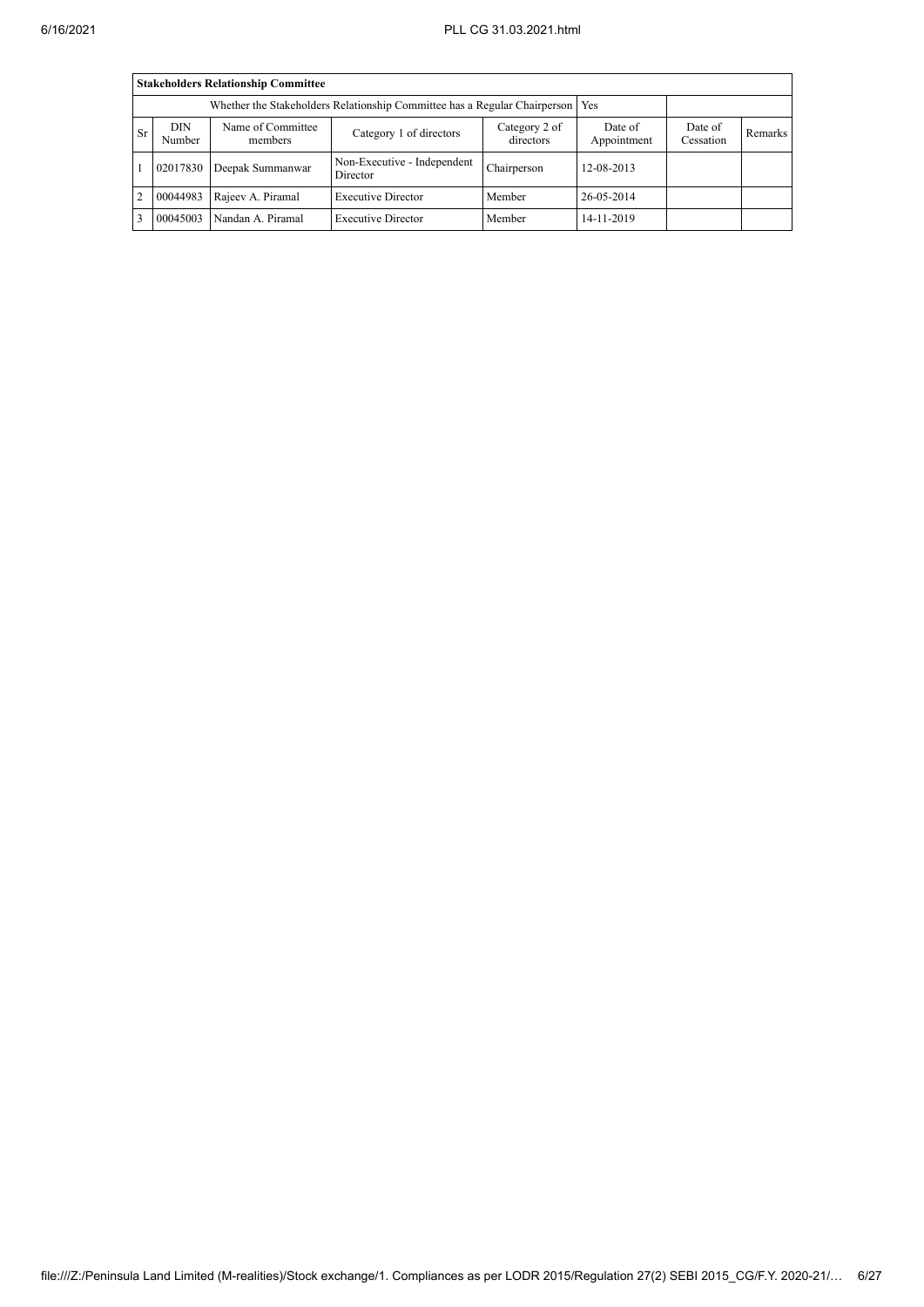|           | <b>Risk Management Committee</b> |                                                                 |                            |                            |                        |                      |         |  |  |  |  |
|-----------|----------------------------------|-----------------------------------------------------------------|----------------------------|----------------------------|------------------------|----------------------|---------|--|--|--|--|
|           |                                  | Whether the Risk Management Committee has a Regular Chairperson |                            |                            |                        |                      |         |  |  |  |  |
| <b>Sr</b> | DIN<br>Number                    | Name of Committee<br>members                                    | Category 1 of<br>directors | Category 2 of<br>directors | Date of<br>Appointment | Date of<br>Cessation | Remarks |  |  |  |  |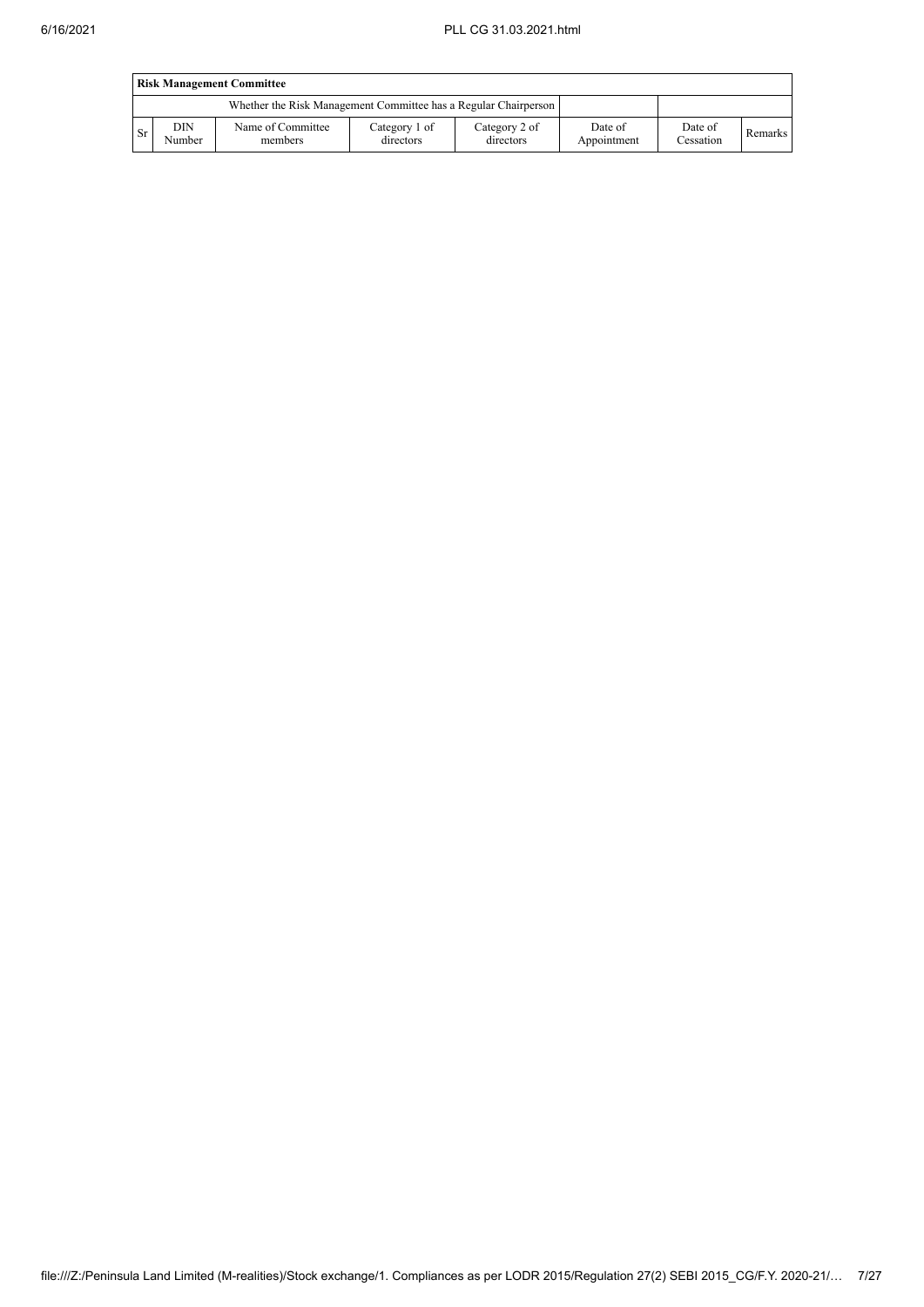|                                                                                                                                                                              | <b>Corporate Social Responsibility Committee</b>                                       |                          |                                             |             |            |  |  |  |  |  |  |  |
|------------------------------------------------------------------------------------------------------------------------------------------------------------------------------|----------------------------------------------------------------------------------------|--------------------------|---------------------------------------------|-------------|------------|--|--|--|--|--|--|--|
|                                                                                                                                                                              | Whether the Corporate Social Responsibility Committee has a Regular Chairperson<br>Yes |                          |                                             |             |            |  |  |  |  |  |  |  |
| <b>DIN</b><br>Name of Committee<br>Category 2 of<br>Date of<br>Date of<br><b>Sr</b><br>Category 1 of directors<br>directors<br>Appointment<br>Number<br>Cessation<br>members |                                                                                        |                          |                                             |             |            |  |  |  |  |  |  |  |
|                                                                                                                                                                              |                                                                                        | 00044954 Urvi A. Piramal | Non-Executive - Non<br>Independent Director | Chairperson | 11-11-2013 |  |  |  |  |  |  |  |
| 2                                                                                                                                                                            | 00044983                                                                               | Rajeev A. Piramal        | <b>Executive Director</b>                   | Member      | 11-11-2013 |  |  |  |  |  |  |  |
|                                                                                                                                                                              | 02017830                                                                               | Deepak Summanwar         | Non-Executive - Independent<br>Director     | Member      | 10-05-2019 |  |  |  |  |  |  |  |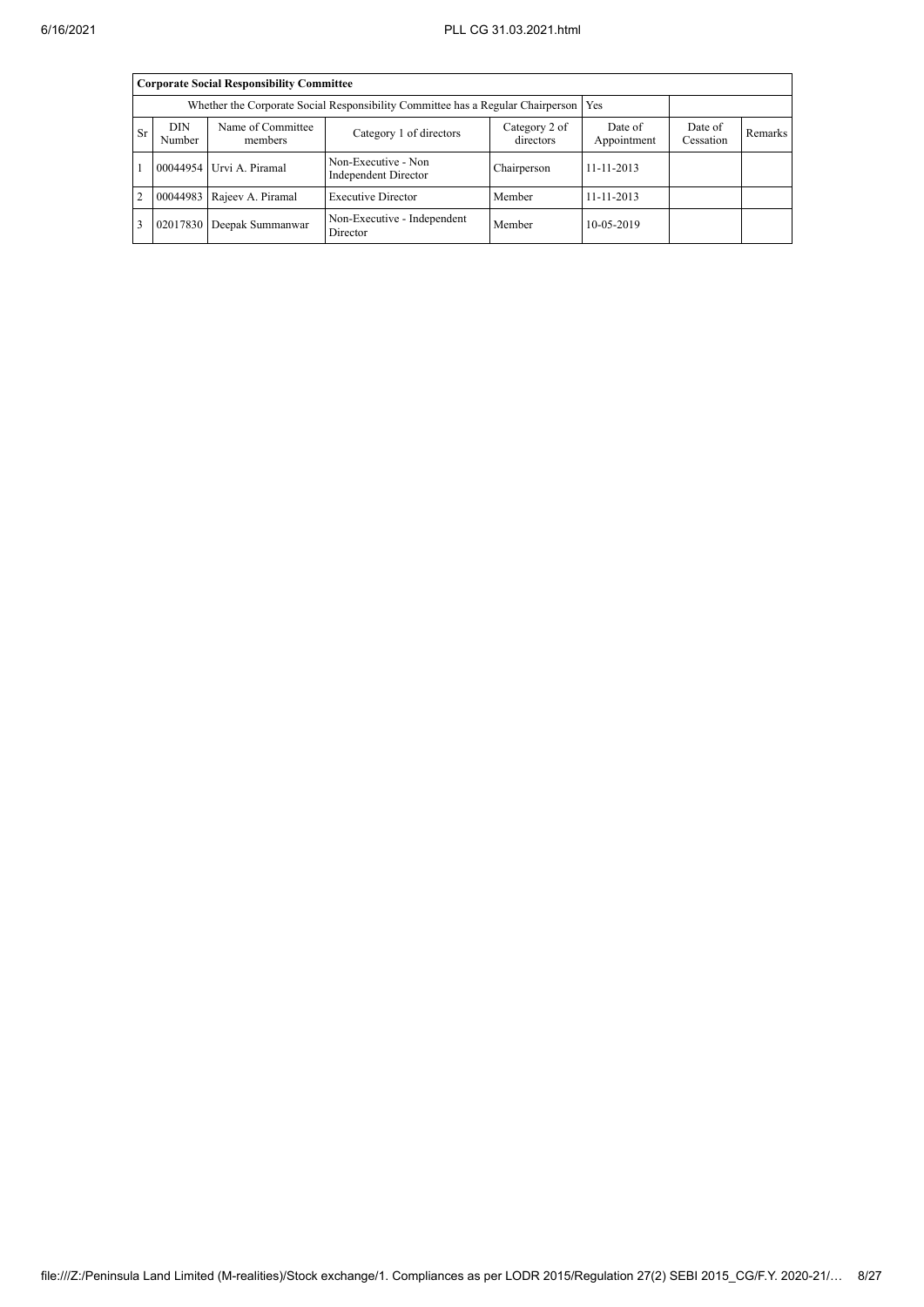| <b>Other Committee</b> |                                                                                                                                     |  |  |
|------------------------|-------------------------------------------------------------------------------------------------------------------------------------|--|--|
|                        | Sr   DIN Number   Name of Committee members   Name of other committee   Category 1 of directors   Category 2 of directors   Remarks |  |  |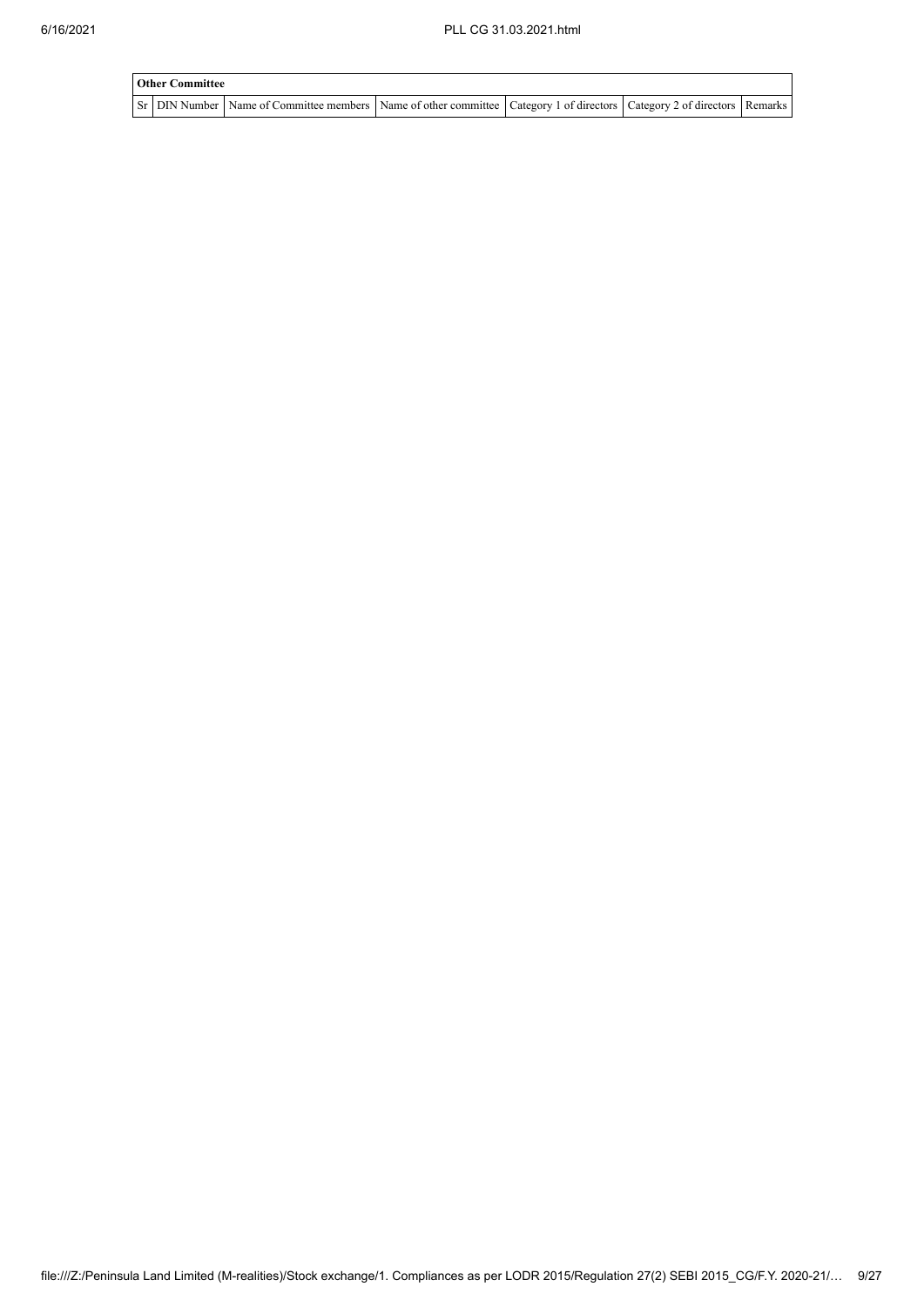|                | Annexure 1                                                                                       |                                                               |                                                                   |                                       |                                                     |                                           |                                                           |  |  |  |  |  |
|----------------|--------------------------------------------------------------------------------------------------|---------------------------------------------------------------|-------------------------------------------------------------------|---------------------------------------|-----------------------------------------------------|-------------------------------------------|-----------------------------------------------------------|--|--|--|--|--|
|                | <b>Annexure 1</b>                                                                                |                                                               |                                                                   |                                       |                                                     |                                           |                                                           |  |  |  |  |  |
|                | <b>III. Meeting of Board of Directors</b>                                                        |                                                               |                                                                   |                                       |                                                     |                                           |                                                           |  |  |  |  |  |
|                | Textual<br>Disclosure of notes on meeting of board of directors explanatory<br>Information $(1)$ |                                                               |                                                                   |                                       |                                                     |                                           |                                                           |  |  |  |  |  |
| <b>Sr</b>      | $Date(s)$ of meeting<br>$(if any)$ in the<br>previous quarter                                    | $Date(s)$ of<br>meeting (if any)<br>in the current<br>quarter | Maximum gap between<br>any two consecutive (in<br>number of days) | Notes for<br>not<br>providing<br>Date | Whether<br>requirement of<br>Quorum met<br>(Yes/No) | Number of<br><b>Directors</b><br>present* | No. of Independent<br>Directors attending<br>the meeting* |  |  |  |  |  |
|                | 24-10-2020                                                                                       |                                                               |                                                                   |                                       | Yes                                                 | 8                                         | 4                                                         |  |  |  |  |  |
| $\overline{2}$ | 12-11-2020                                                                                       |                                                               | 18                                                                |                                       | Yes                                                 | 8                                         | 4                                                         |  |  |  |  |  |
| 3              |                                                                                                  | 12-02-2021                                                    | 91                                                                |                                       | Yes                                                 |                                           |                                                           |  |  |  |  |  |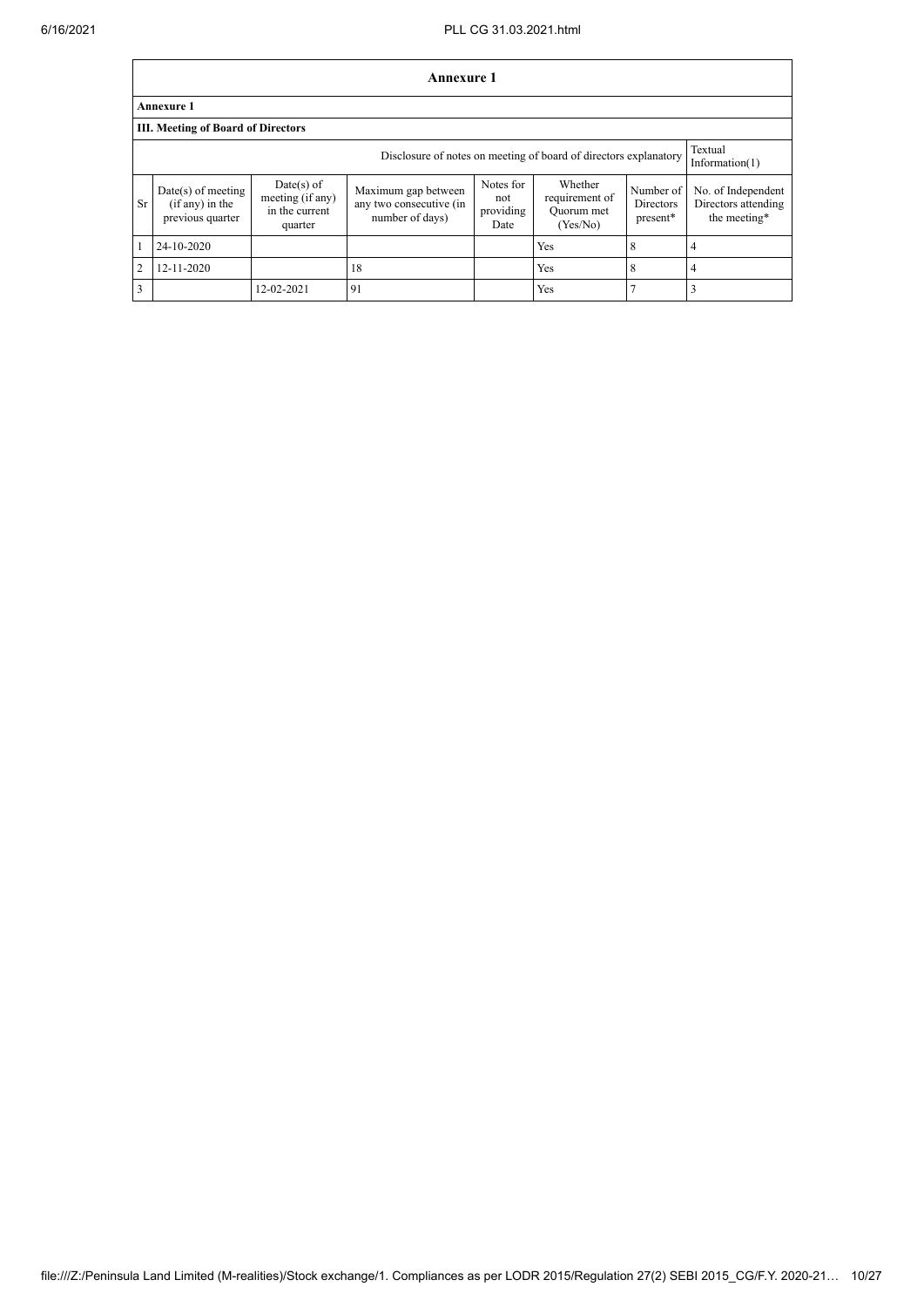|                        | <b>Text Block</b>                                                                                                                                                                                                                                                                                                                 |  |  |  |  |  |  |
|------------------------|-----------------------------------------------------------------------------------------------------------------------------------------------------------------------------------------------------------------------------------------------------------------------------------------------------------------------------------|--|--|--|--|--|--|
|                        | The No. of memberships of Committees held by the Director also includes the Chairmanships, where<br>ever applicable, held by such Director. The No. of Chairmanships of each Director is therefore a sub-<br>limit of the No. of memberships.                                                                                     |  |  |  |  |  |  |
| Textual Information(1) | Mr. Harsh Mehta is appointed as Independent Director of the Company w.e.f. 14th April, 2021, Thus the<br>Composition of Board is in Compliance with Section 149, 150, 152 and 161 of the Companies Act, 2013<br>read with Regulation 17 and 25 of the SEBI (Listing Obligations and Disclosure Requirements)<br>Regulations, 2015 |  |  |  |  |  |  |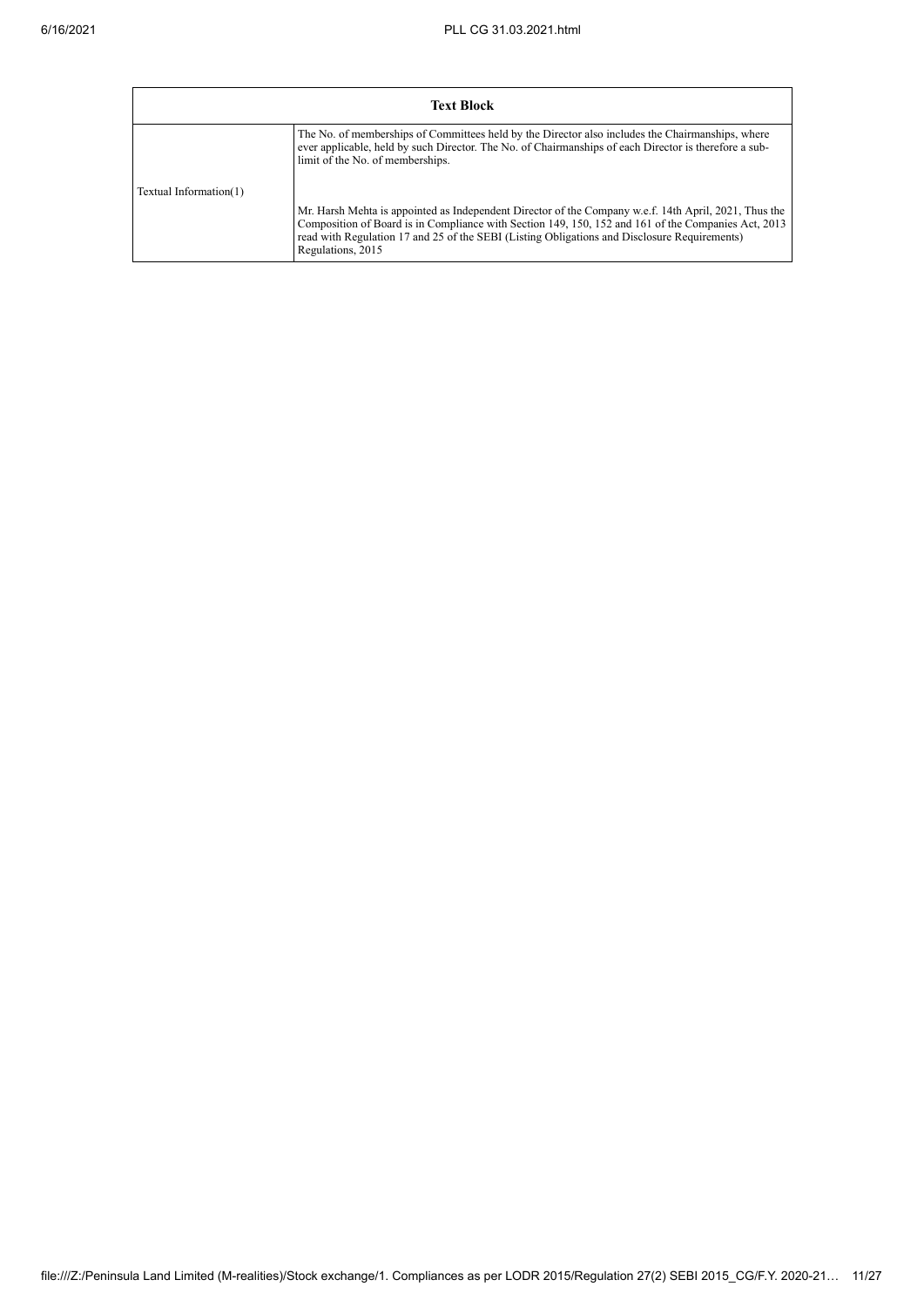$\mathbf{r}$ 

|                | Annexure 1                                               |                                                                                                         |                                                                      |                               |                                       |                                                     |                                       |                                                                        |  |  |  |
|----------------|----------------------------------------------------------|---------------------------------------------------------------------------------------------------------|----------------------------------------------------------------------|-------------------------------|---------------------------------------|-----------------------------------------------------|---------------------------------------|------------------------------------------------------------------------|--|--|--|
|                | <b>IV. Meeting of Committees</b>                         |                                                                                                         |                                                                      |                               |                                       |                                                     |                                       |                                                                        |  |  |  |
|                | Disclosure of notes on meeting of committees explanatory |                                                                                                         |                                                                      |                               |                                       |                                                     |                                       |                                                                        |  |  |  |
| S <sub>r</sub> | Name of<br>Committee                                     | $Date(s)$ of meeting (Enter dates<br>of Previous quarter and Current<br>quarter in chronological order) | Maximum gap<br>between any two<br>consecutive (in<br>number of days) | Name of<br>other<br>committee | Reson for<br>not<br>providing<br>date | Whether<br>requirement<br>of Quorum<br>met (Yes/No) | Number<br>of<br>Directors<br>present* | No. of<br>Independent<br><b>Directors</b><br>attending the<br>meeting* |  |  |  |
|                | Audit<br>Committee                                       | 12-11-2020                                                                                              |                                                                      |                               |                                       | <b>Yes</b>                                          | $\overline{4}$                        | 3                                                                      |  |  |  |
| $\overline{2}$ | Audit<br>Committee                                       | 12-02-2021                                                                                              | 91                                                                   |                               |                                       | Yes                                                 |                                       | $\overline{2}$                                                         |  |  |  |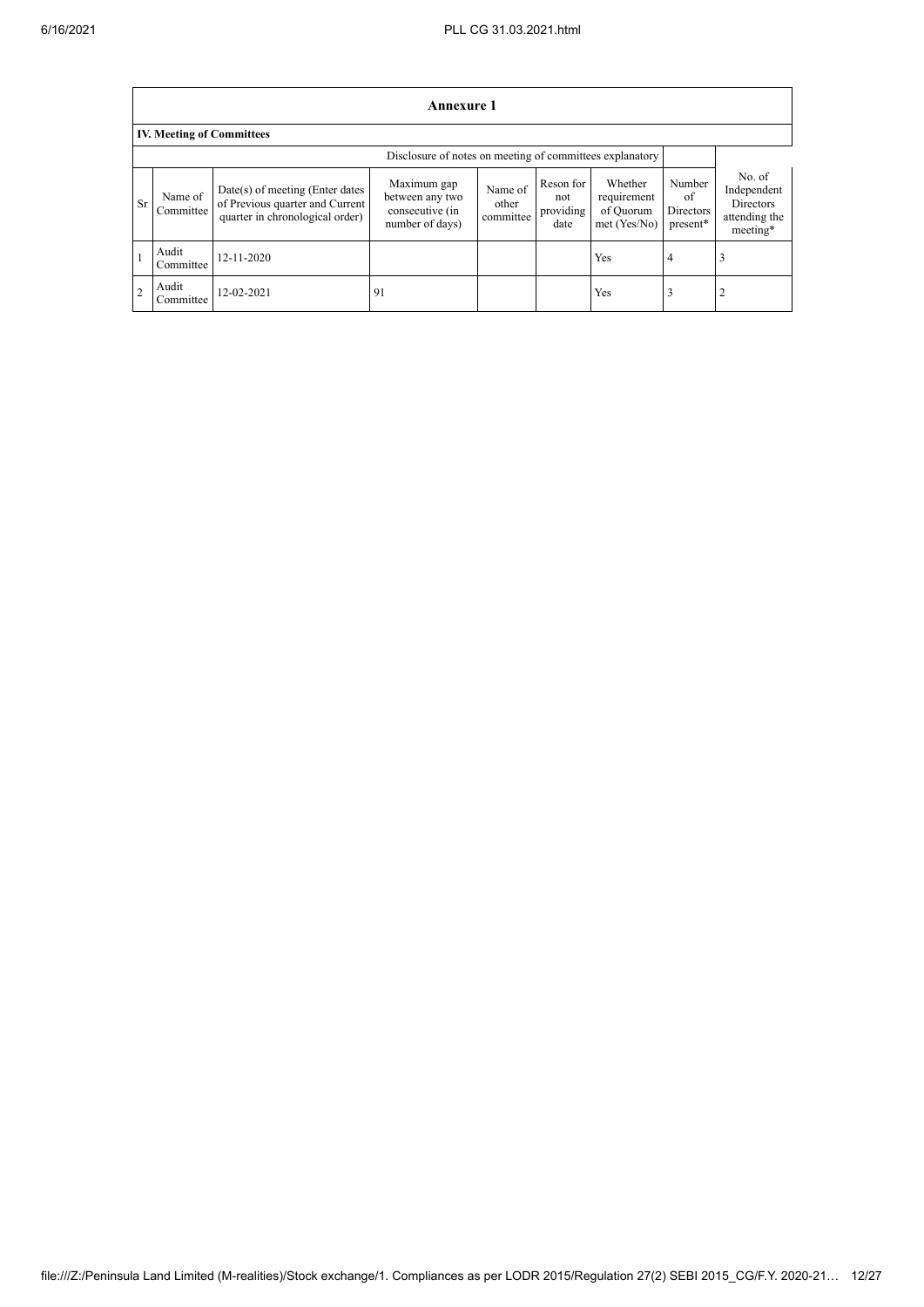|                | Annexure 1                                                                                                |                                  |                                                                    |  |  |  |  |
|----------------|-----------------------------------------------------------------------------------------------------------|----------------------------------|--------------------------------------------------------------------|--|--|--|--|
|                | V. Related Party Transactions                                                                             |                                  |                                                                    |  |  |  |  |
|                | Subject                                                                                                   | Compliance status<br>(Yes/No/NA) | If status is "No" details of non-<br>compliance may be given here. |  |  |  |  |
|                | Whether prior approval of audit committee obtained                                                        | Yes                              |                                                                    |  |  |  |  |
| $\overline{2}$ | Whether shareholder approval obtained for material RPT                                                    | NА                               |                                                                    |  |  |  |  |
| 3              | Whether details of RPT entered into pursuant to omnibus approval<br>have been reviewed by Audit Committee | Yes                              |                                                                    |  |  |  |  |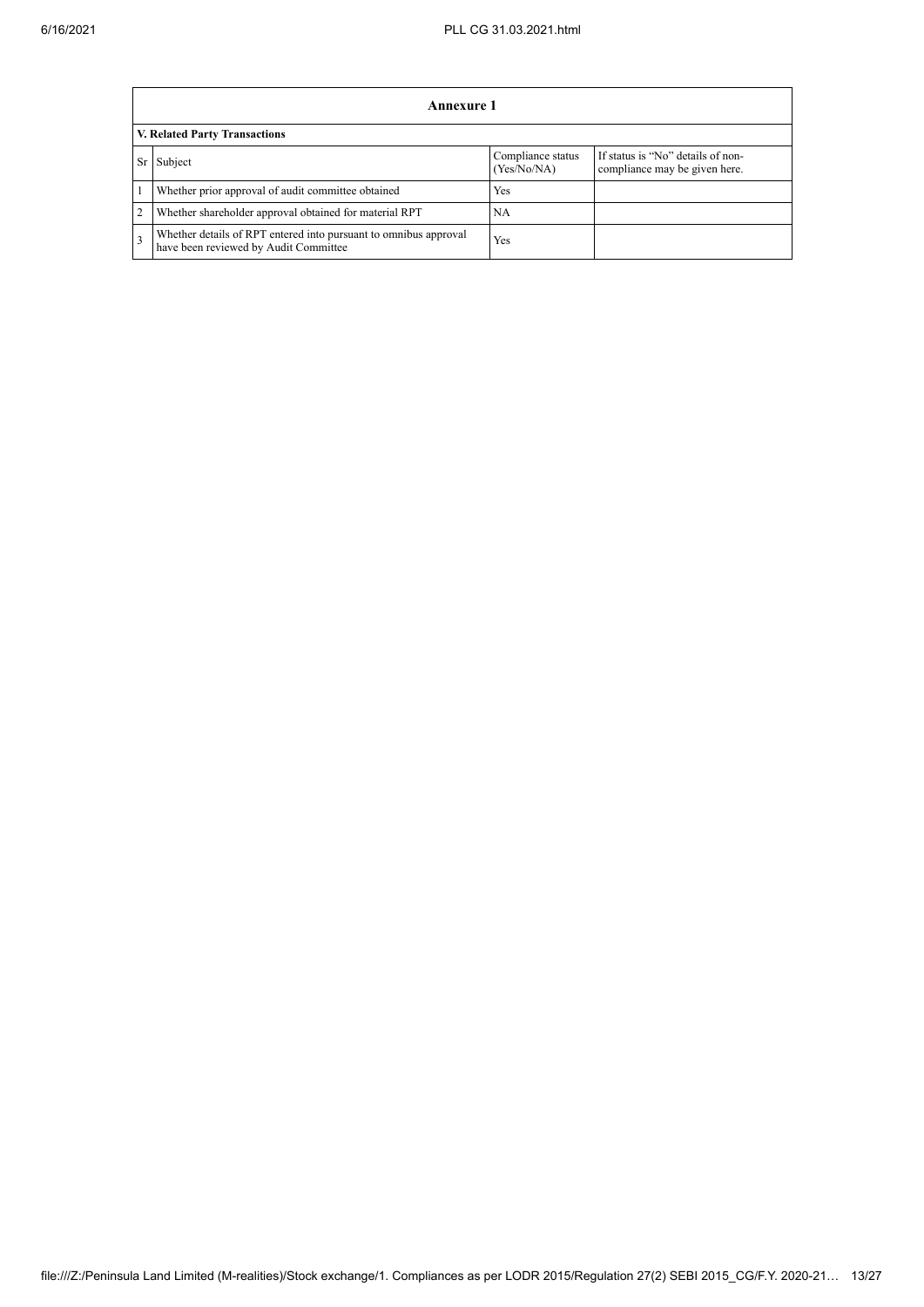|                | Annexure 1                                                                                                                                                                                                      |                               |  |  |  |  |
|----------------|-----------------------------------------------------------------------------------------------------------------------------------------------------------------------------------------------------------------|-------------------------------|--|--|--|--|
|                | <b>VI. Affirmations</b>                                                                                                                                                                                         |                               |  |  |  |  |
| Sr             | Subject                                                                                                                                                                                                         | Compliance<br>status (Yes/No) |  |  |  |  |
| 1              | The composition of Board of Directors is in terms of SEBI (Listing obligations and disclosure requirements)<br>Regulations, 2015                                                                                | N <sub>0</sub>                |  |  |  |  |
| $\overline{2}$ | The composition of the following committees is in terms of SEBI(Listing obligations and disclosure requirements)<br>Regulations, 2015 a. Audit Committee                                                        | Yes                           |  |  |  |  |
| 3              | The composition of the following committees is in terms of SEBI(Listing obligations and disclosure requirements)<br>Regulations, 2015. b. Nomination & remuneration committee                                   | Yes                           |  |  |  |  |
| $\overline{4}$ | The composition of the following committees is in terms of SEBI(Listing obligations and disclosure requirements)<br>Regulations, 2015. c. Stakeholders relationship committee                                   | Yes                           |  |  |  |  |
| 5              | The composition of the following committees is in terms of SEBI(Listing obligations and disclosure requirements)<br>Regulations, 2015. d. Risk management committee (applicable to the top 500 listed entities) | <b>NA</b>                     |  |  |  |  |
| 6              | The committee members have been made aware of their powers, role and responsibilities as specified in SEBI<br>(Listing obligations and disclosure requirements) Regulations, 2015.                              | Yes                           |  |  |  |  |
| $\overline{7}$ | The meetings of the board of directors and the above committees have been conducted in the manner as specified in<br>SEBI (Listing obligations and disclosure requirements) Regulations, 2015.                  | Yes                           |  |  |  |  |
| 8              | This report and/or the report submitted in the previous quarter has been placed before Board of Directors.                                                                                                      | Yes                           |  |  |  |  |
| 9              | Any comments/observations/advice of Board of Directors may be mentioned here:                                                                                                                                   | Textual<br>Information $(1)$  |  |  |  |  |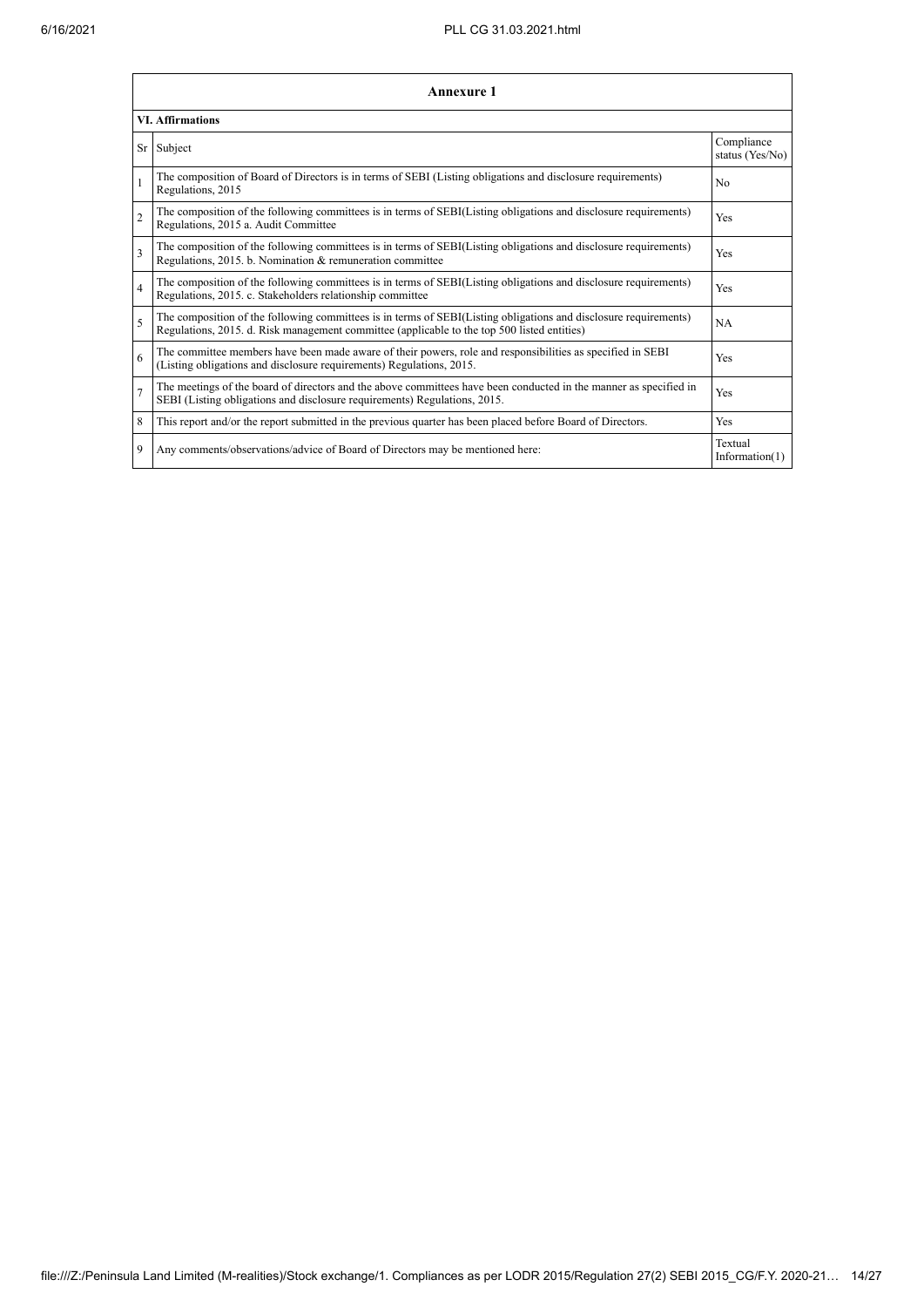|                | <b>Annexure 1</b> |                                          |  |  |  |  |
|----------------|-------------------|------------------------------------------|--|--|--|--|
| <sub>Sr</sub>  | Subject           | Compliance status                        |  |  |  |  |
|                | Name of signatory | Sonal Rathod                             |  |  |  |  |
| $\overline{2}$ | Designation       | Company Secretary and Compliance Officer |  |  |  |  |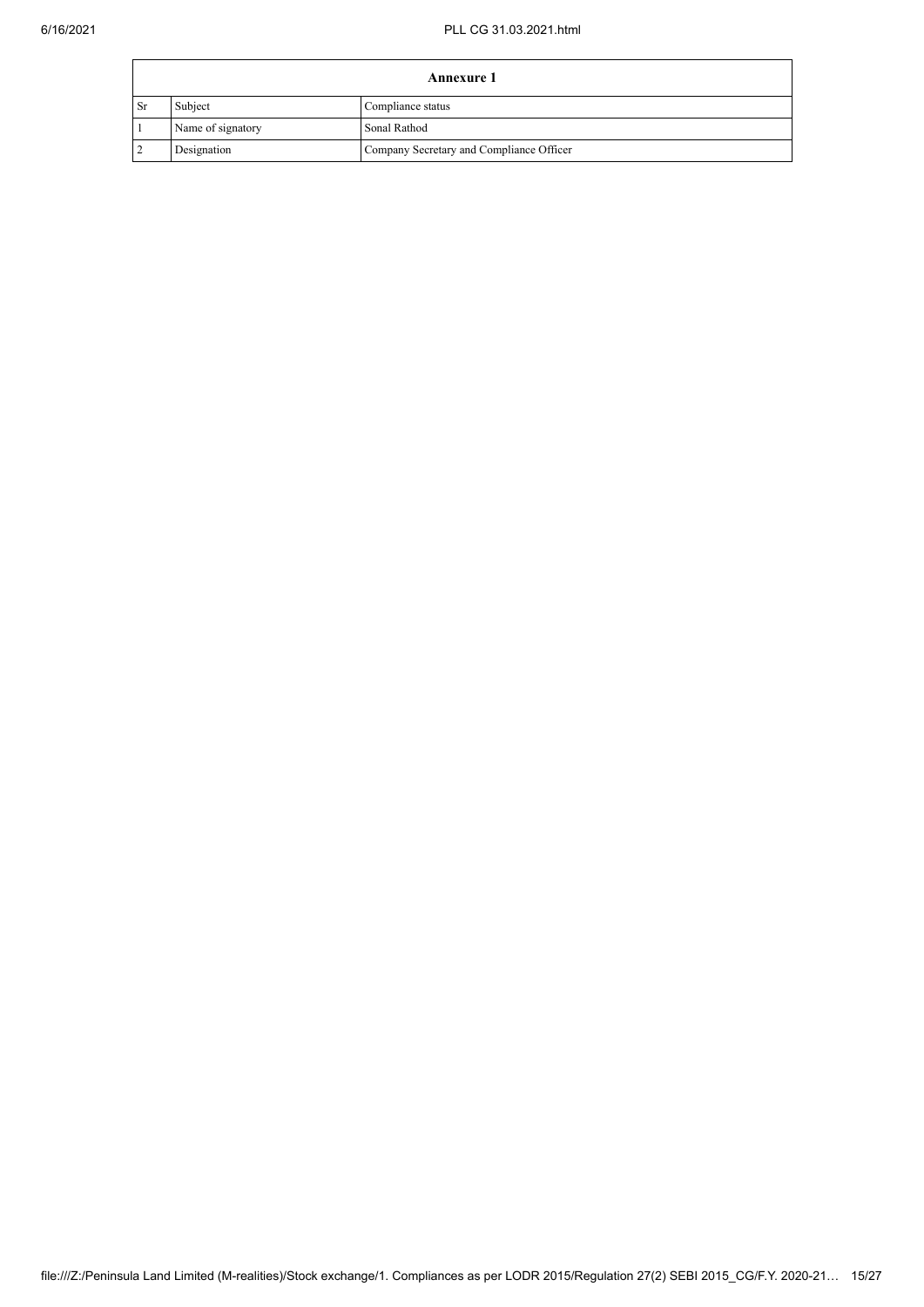| <b>Text Block</b>      |                                                                                                                                                                                                                                                                                                                                   |  |  |  |
|------------------------|-----------------------------------------------------------------------------------------------------------------------------------------------------------------------------------------------------------------------------------------------------------------------------------------------------------------------------------|--|--|--|
| Textual Information(1) | Mr. Harsh Mehta is appointed as Independent Director of the Company w.e.f. 14th April, 2021, Thus the<br>Composition of Board is in Compliance with Section 149, 150, 152 and 161 of the Companies Act, 2013<br>read with Regulation 17 and 25 of the SEBI (Listing Obligations and Disclosure Requirements)<br>Regulations, 2015 |  |  |  |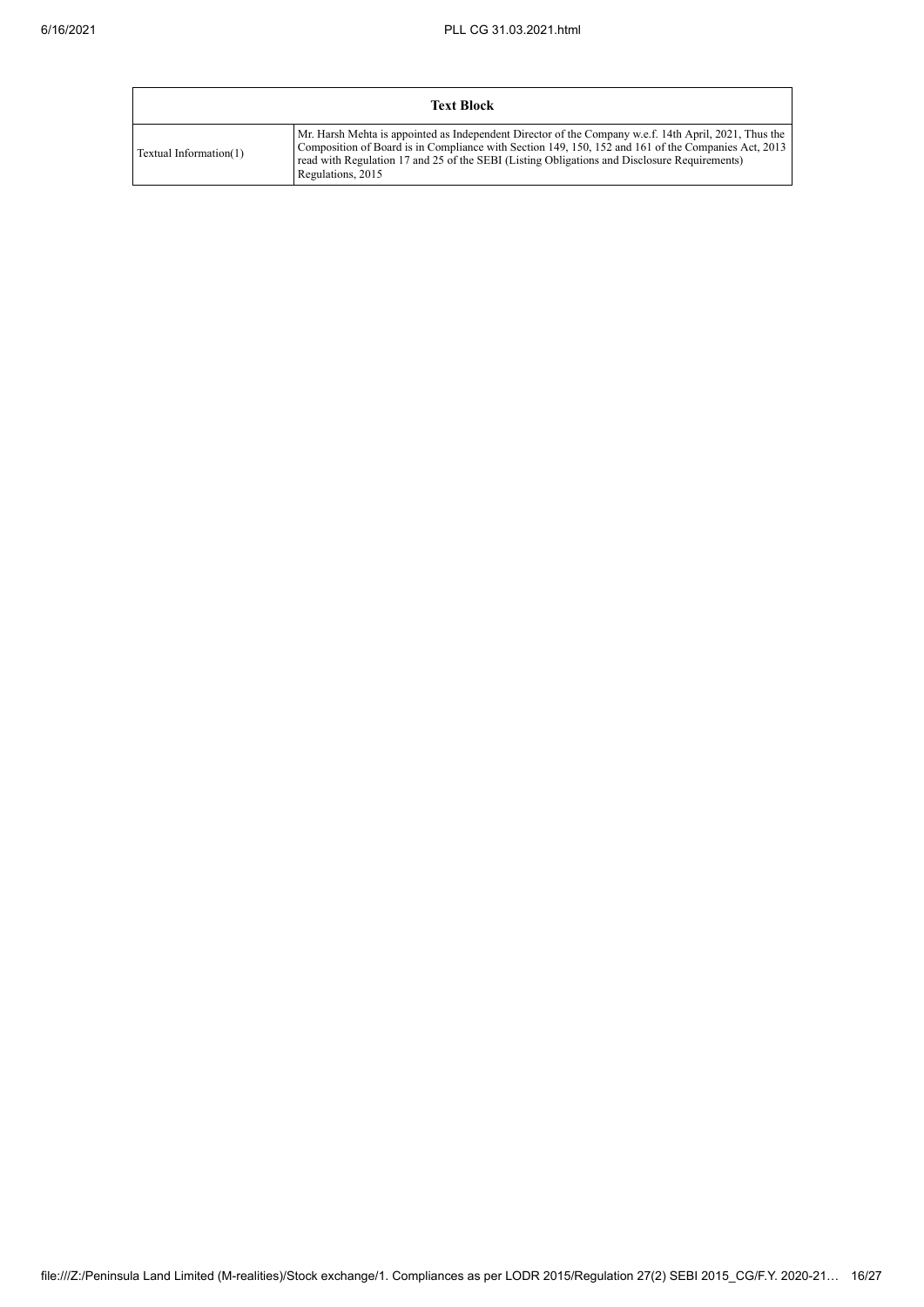$\mathbf{r}$ 

|                         | <b>Annexure II</b>                                                                                              |                                  |                                                                    |                     |  |  |  |
|-------------------------|-----------------------------------------------------------------------------------------------------------------|----------------------------------|--------------------------------------------------------------------|---------------------|--|--|--|
|                         | Annexure II to be submitted by listed entity at the end of the financial year (for the whole of financial year) |                                  |                                                                    |                     |  |  |  |
|                         | I. Disclosure on website in terms of Listing Regulations                                                        |                                  |                                                                    |                     |  |  |  |
| Sr                      | Item                                                                                                            | Compliance status<br>(Yes/No/NA) | If status is "No" details of non-<br>compliance may be given here. | Web address         |  |  |  |
|                         | Details of business                                                                                             | <b>Yes</b>                       |                                                                    | www.peninsula.co.in |  |  |  |
| $\overline{2}$          | Terms and conditions of appointment of<br>independent directors                                                 | Yes                              |                                                                    | www.peninsula.co.in |  |  |  |
| $\overline{\mathbf{3}}$ | Composition of various committees of board<br>of directors                                                      | Yes                              |                                                                    | www.peninsula.co.in |  |  |  |
| $\overline{4}$          | Code of conduct of board of directors and<br>senior management personnel                                        | Yes                              |                                                                    | www.peninsula.co.in |  |  |  |
| 5                       | Details of establishment of vigil mechanism/<br>Whistle Blower policy                                           | Yes                              |                                                                    | www.peninsula.co.in |  |  |  |
| 6                       | Criteria of making payments to non-executive<br>directors                                                       | <b>Yes</b>                       |                                                                    | www.peninsula.co.in |  |  |  |
| $\overline{7}$          | Policy on dealing with related party<br>transactions                                                            | Yes                              |                                                                    | www.peninsula.co.in |  |  |  |
| 8                       | Policy for determining 'material' subsidiaries                                                                  | <b>Yes</b>                       |                                                                    | www.peninsula.co.in |  |  |  |
| $\mathbf Q$             | Details of familiarization programmes<br>imparted to independent directors                                      | Yes                              |                                                                    | www.peninsula.co.in |  |  |  |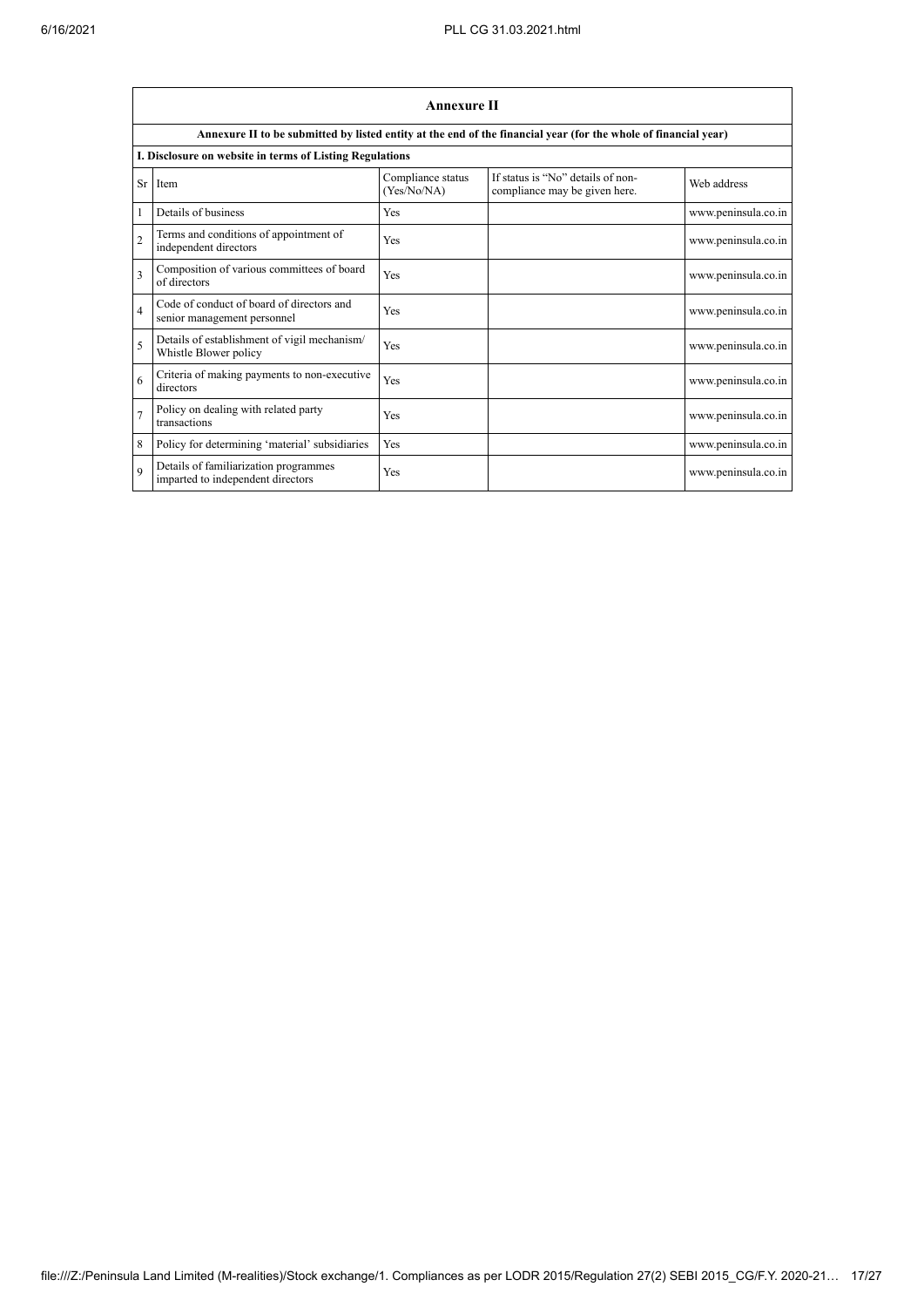|    | <b>Annexure II</b>                                                                                                                                                                           |                                     |                                                                      |                     |  |  |  |
|----|----------------------------------------------------------------------------------------------------------------------------------------------------------------------------------------------|-------------------------------------|----------------------------------------------------------------------|---------------------|--|--|--|
|    | Annexure II to be submitted by listed entity at the end of the financial year (for the whole of financial year)                                                                              |                                     |                                                                      |                     |  |  |  |
|    | I. Disclosure on website in terms of Listing Regulations                                                                                                                                     |                                     |                                                                      |                     |  |  |  |
| Sr | Item                                                                                                                                                                                         | Compliance<br>status<br>(Yes/No/NA) | If status is "No" details<br>of non-compliance may<br>be given here. | Web address         |  |  |  |
| 10 | Contact information of the designated officials of the listed entity<br>who are responsible for assisting and handling investor grievances                                                   | Yes                                 |                                                                      | www.peninsula.co.in |  |  |  |
| 11 | email address for grievance redressal and other relevant details                                                                                                                             | Yes                                 |                                                                      | www.peninsula.co.in |  |  |  |
| 12 | Financial results                                                                                                                                                                            | Yes                                 |                                                                      | www.peninsula.co.in |  |  |  |
| 13 | Shareholding pattern                                                                                                                                                                         | Yes                                 |                                                                      | www.peninsula.co.in |  |  |  |
| 14 | Details of agreements entered into with the media companies and/or<br>their associates                                                                                                       | NA                                  |                                                                      |                     |  |  |  |
| 15 | Schedule of analyst or institutional investor meet and presentations<br>made by the listed entity to analysts or institutional investors<br>simultaneously with submission to stock exchange | <b>NA</b>                           |                                                                      |                     |  |  |  |
| 16 | New name and the old name of the listed entity                                                                                                                                               | <b>NA</b>                           |                                                                      |                     |  |  |  |
| 17 | Advertisements as per regulation 47 (1)                                                                                                                                                      | Yes                                 |                                                                      | www.peninsula.co.in |  |  |  |
| 18 | Credit rating or revision in credit rating obtained                                                                                                                                          | Yes                                 |                                                                      | www.peninsula.co.in |  |  |  |
| 19 | Separate audited financial statements of each subsidiary of the listed<br>entity in respect of a relevant financial year                                                                     | Yes                                 |                                                                      | www.peninsula.co.in |  |  |  |
| 20 | Whether company has provided information under separate section<br>on its website as per Regulation $46(2)$                                                                                  | Yes                                 |                                                                      | www.peninsula.co.in |  |  |  |
| 21 | Materiality Policy as per Regulation 30                                                                                                                                                      | Yes                                 |                                                                      | www.peninsula.co.in |  |  |  |
| 22 | Dividend Distribution policy as per Regulation 43A (as applicable)                                                                                                                           | NA                                  |                                                                      |                     |  |  |  |
| 23 | It is certified that these contents on the website of the listed entity are<br>correct                                                                                                       | Yes                                 |                                                                      | www.peninsula.co.in |  |  |  |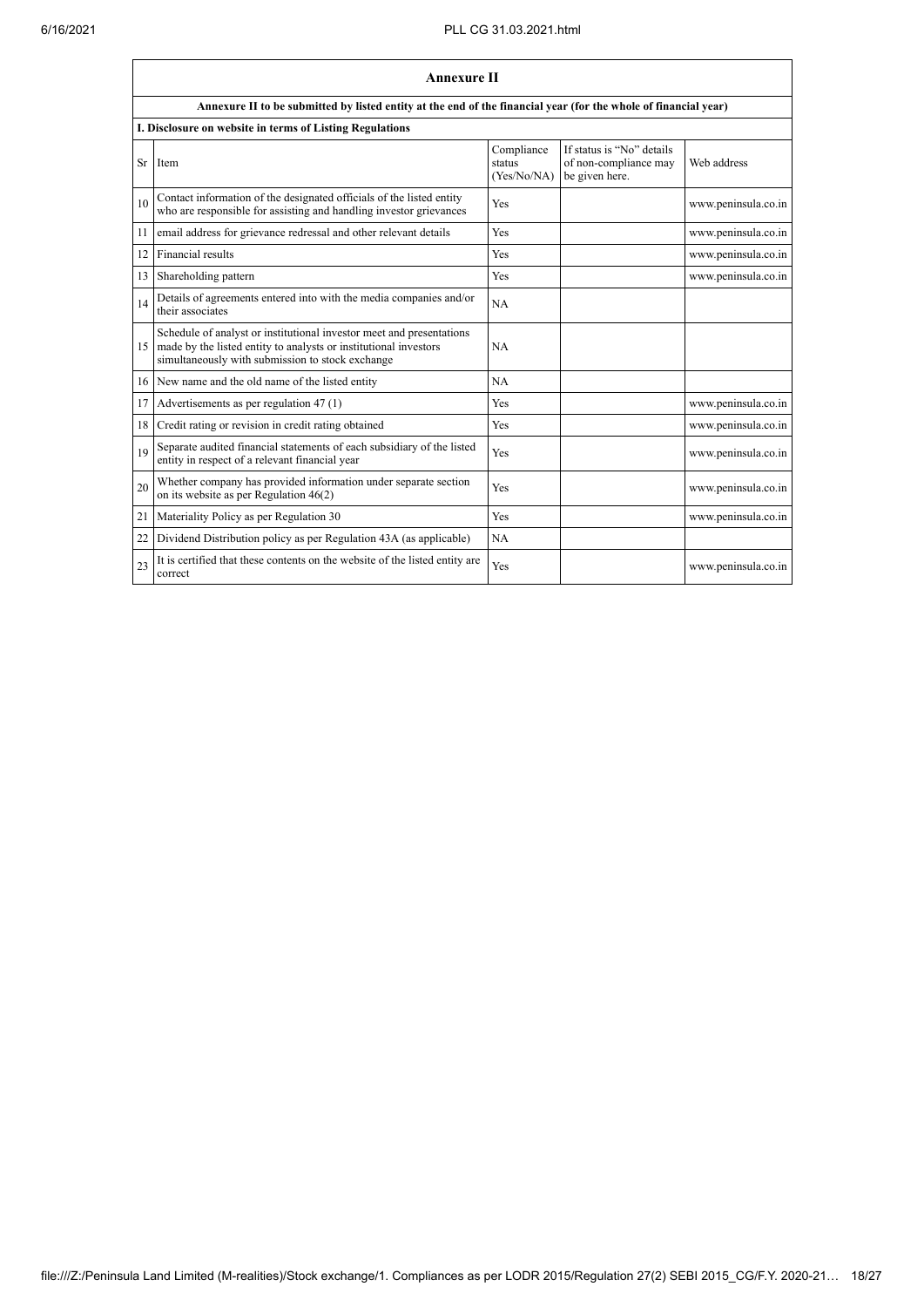|                | <b>Annexure II</b>                                                                                                   |                                |                                     |                                                                    |  |  |  |
|----------------|----------------------------------------------------------------------------------------------------------------------|--------------------------------|-------------------------------------|--------------------------------------------------------------------|--|--|--|
|                | <b>II. Annual Affirmations</b>                                                                                       |                                |                                     |                                                                    |  |  |  |
| Sr             | Particulars                                                                                                          | Regulation<br>Number           | Compliance<br>status<br>(Yes/No/NA) | If status is "No" details of non-<br>compliance may be given here. |  |  |  |
| $\mathbf{1}$   | Independent director(s) have been appointed in terms of<br>specified criteria of 'independence' and/or 'eligibility' | 16(1)(b) &<br>25(6)            | Yes                                 |                                                                    |  |  |  |
| $\overline{2}$ | Board composition                                                                                                    | 17(1),<br>$17(1A)$ &<br>17(1B) | Yes                                 |                                                                    |  |  |  |
| 3              | Meeting of Board of directors                                                                                        | 17(2)                          | Yes                                 |                                                                    |  |  |  |
| $\overline{4}$ | Quorum of Board meeting                                                                                              | 17(2A)                         | Yes                                 |                                                                    |  |  |  |
| 5              | Review of Compliance Reports                                                                                         | 17(3)                          | Yes                                 |                                                                    |  |  |  |
| 6              | Plans for orderly succession for appointments                                                                        | 17(4)                          | Yes                                 |                                                                    |  |  |  |
| $\tau$         | Code of Conduct                                                                                                      | 17(5)                          | Yes                                 |                                                                    |  |  |  |
| 8              | Fees/compensation                                                                                                    | 17(6)                          | Yes                                 |                                                                    |  |  |  |
| 9              | Minimum Information                                                                                                  | 17(7)                          | Yes                                 |                                                                    |  |  |  |
| 10             | Compliance Certificate                                                                                               | 17(8)                          | Yes                                 |                                                                    |  |  |  |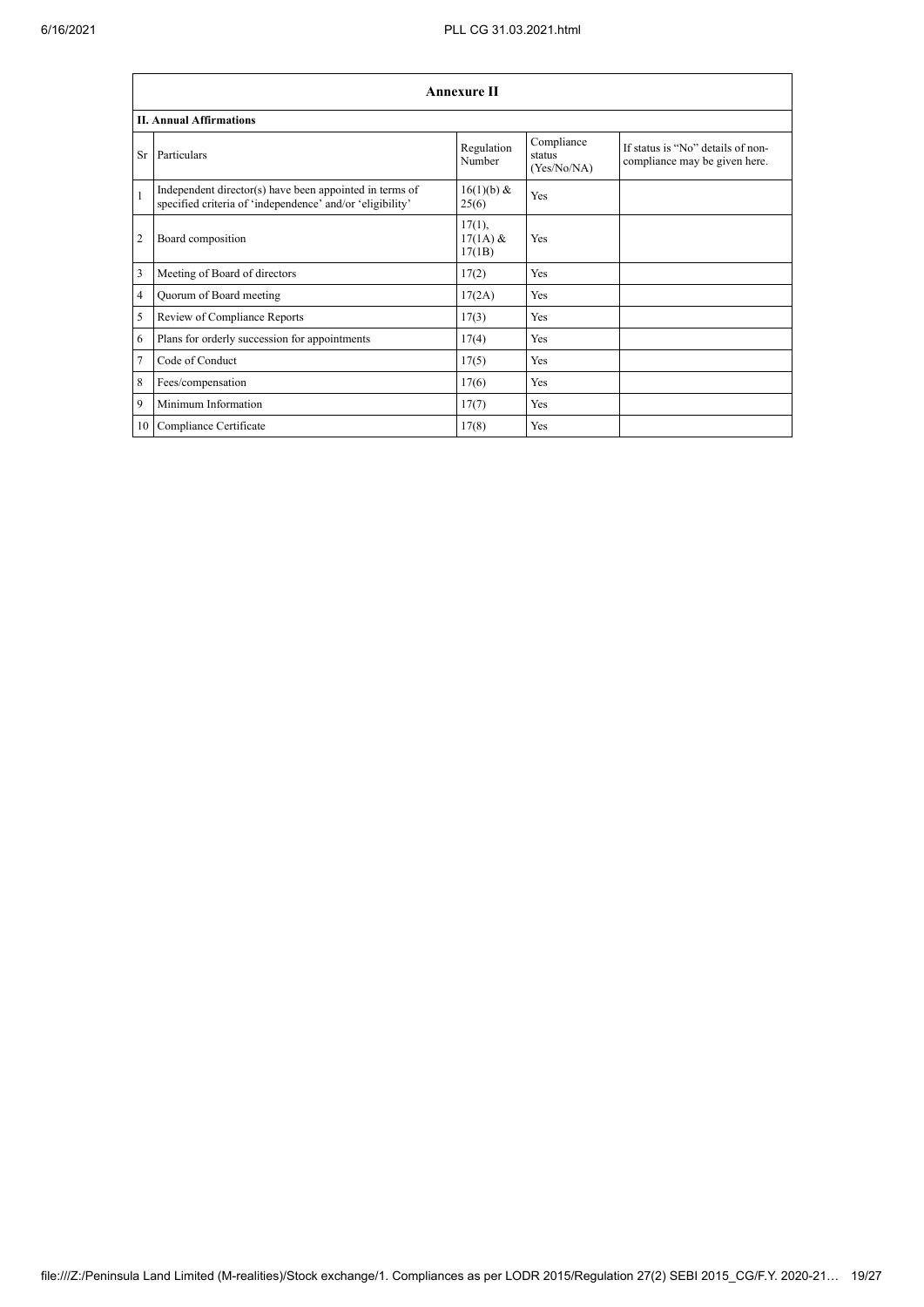|    | <b>Annexure II</b>                                         |                            |                                  |                                                                   |  |  |  |  |
|----|------------------------------------------------------------|----------------------------|----------------------------------|-------------------------------------------------------------------|--|--|--|--|
|    | <b>II. Annual Affirmations</b>                             |                            |                                  |                                                                   |  |  |  |  |
|    | Sr Particulars                                             | Regulation<br>Number       | Compliance status<br>(Yes/No/NA) | If status is "No" details of non-compliance<br>may be given here. |  |  |  |  |
|    | 11 Risk Assessment & Management                            | 17(9)                      | Yes                              |                                                                   |  |  |  |  |
| 12 | Performance Evaluation of Independent<br><b>Directors</b>  | 17(10)                     | Yes                              |                                                                   |  |  |  |  |
|    | 13 Recommendation of Board                                 | 17(11)                     | Yes                              |                                                                   |  |  |  |  |
|    | 14 Maximum number of Directorships                         | 17A                        | Yes                              |                                                                   |  |  |  |  |
| 15 | Composition of Audit Committee                             | 18(1)                      | Yes                              |                                                                   |  |  |  |  |
| 16 | Meeting of Audit Committee                                 | 18(2)                      | Yes                              |                                                                   |  |  |  |  |
| 17 | Composition of nomination & remuneration<br>committee      | 19(1) & (2)                | Yes                              |                                                                   |  |  |  |  |
| 18 | Quorum of Nomination and Remuneration<br>Committee meeting | 19(2A)                     | Yes                              |                                                                   |  |  |  |  |
| 19 | Meeting of Nomination and Remuneration<br>Committee        | 19(3A)                     | Yes                              |                                                                   |  |  |  |  |
| 20 | Composition of Stakeholder Relationship<br>Committee       | $20(1), 20(2)$ &<br>20(2A) | Yes                              |                                                                   |  |  |  |  |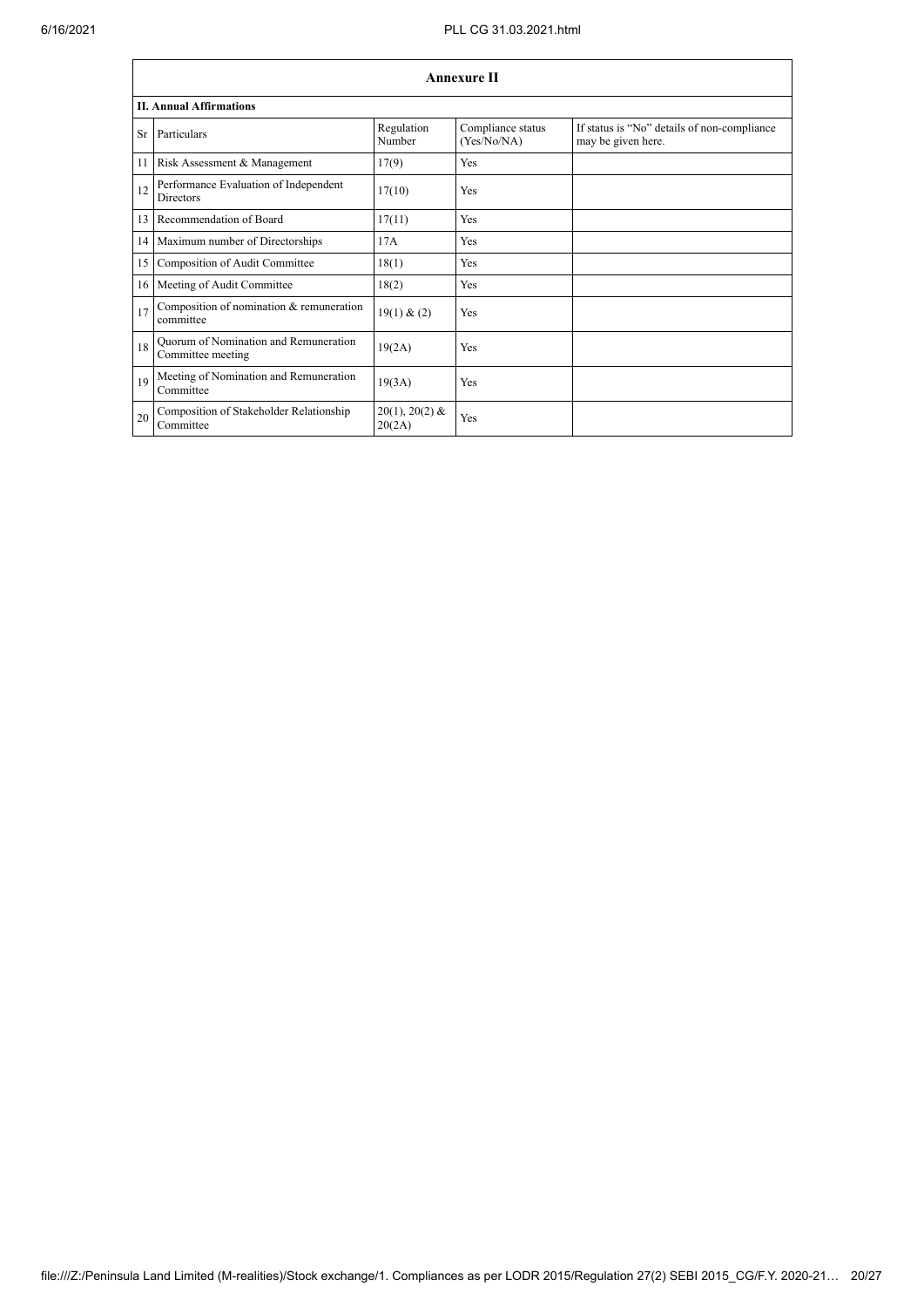|    | <b>Annexure II</b>                                                                     |                                                     |                                  |                                                                    |  |  |  |  |  |
|----|----------------------------------------------------------------------------------------|-----------------------------------------------------|----------------------------------|--------------------------------------------------------------------|--|--|--|--|--|
|    | <b>II. Annual Affirmations</b>                                                         |                                                     |                                  |                                                                    |  |  |  |  |  |
| Sr | Particulars                                                                            | Regulation<br>Number                                | Compliance status<br>(Yes/No/NA) | If status is "No" details of non-<br>compliance may be given here. |  |  |  |  |  |
| 21 | Meeting of Stakeholders Relationship Committee                                         | 20(3A)                                              | Yes                              |                                                                    |  |  |  |  |  |
| 22 | Composition and role of risk management<br>committee                                   | 21(1), (2), (3), (4)                                | <b>NA</b>                        |                                                                    |  |  |  |  |  |
| 23 | Meeting of Risk Management Committee                                                   | 21(3A)                                              | <b>NA</b>                        |                                                                    |  |  |  |  |  |
| 24 | Vigil Mechanism                                                                        | 22                                                  | Yes                              |                                                                    |  |  |  |  |  |
| 25 | Policy for related party Transaction                                                   | $23(1)$ , $(1A)$ , $(5)$ ,<br>$(6)$ , $(7)$ & $(8)$ | Yes                              |                                                                    |  |  |  |  |  |
| 26 | Prior or Omnibus approval of Audit Committee for<br>all related party transactions     | 23(2), (3)                                          | Yes                              |                                                                    |  |  |  |  |  |
| 27 | Approval for material related party transactions                                       | 23(4)                                               | Yes                              |                                                                    |  |  |  |  |  |
| 28 | Disclosure of related party transactions on<br>consolidated basis                      | 23(9)                                               | Yes                              |                                                                    |  |  |  |  |  |
| 29 | Composition of Board of Directors of unlisted<br>material Subsidiary                   | 24(1)                                               | Yes                              |                                                                    |  |  |  |  |  |
| 30 | Other Corporate Governance requirements with<br>respect to subsidiary of listed entity | 24(2),(3),(4),(5)<br>$\&(6)$                        | Yes                              |                                                                    |  |  |  |  |  |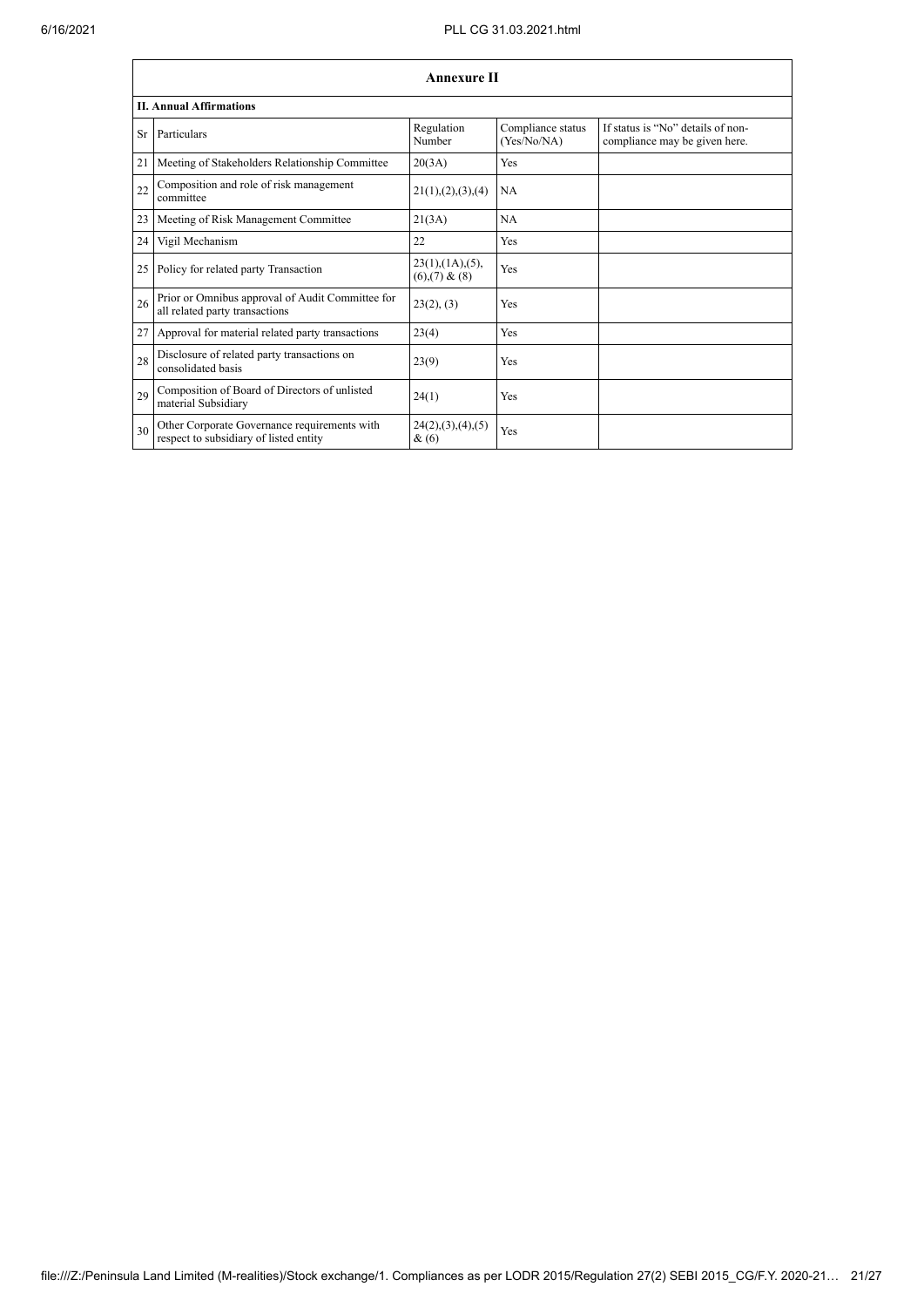|    | <b>Annexure II</b>                                                                                                   |                      |                                     |                                                                    |  |  |  |  |
|----|----------------------------------------------------------------------------------------------------------------------|----------------------|-------------------------------------|--------------------------------------------------------------------|--|--|--|--|
|    | <b>II. Annual Affirmations</b>                                                                                       |                      |                                     |                                                                    |  |  |  |  |
| Sr | Particulars                                                                                                          | Regulation<br>Number | Compliance<br>status<br>(Yes/No/NA) | If status is "No" details of non-<br>compliance may be given here. |  |  |  |  |
| 31 | Annual Secretarial Compliance Report                                                                                 | 24(A)                | Yes                                 |                                                                    |  |  |  |  |
| 32 | Alternate Director to Independent Director                                                                           | 25(1)                | Yes                                 |                                                                    |  |  |  |  |
| 33 | Maximum Tenure                                                                                                       | 25(2)                | Yes                                 |                                                                    |  |  |  |  |
| 34 | Meeting of independent directors                                                                                     | $25(3)$ &<br>(4)     | Yes                                 |                                                                    |  |  |  |  |
| 35 | Familiarization of independent directors                                                                             | 25(7)                | Yes                                 |                                                                    |  |  |  |  |
| 36 | Declaration from Independent Director                                                                                | $25(8)$ &<br>(9)     | Yes                                 |                                                                    |  |  |  |  |
| 37 | D & O Insurance for Independent Directors                                                                            | 25(10)               | NA                                  |                                                                    |  |  |  |  |
| 38 | Memberships in Committees                                                                                            | 26(1)                | Yes                                 |                                                                    |  |  |  |  |
| 39 | Affirmation with compliance to code of conduct from members of<br>Board of Directors and Senior management personnel | 26(3)                | Yes                                 |                                                                    |  |  |  |  |
| 40 | Disclosure of Shareholding by Non-Executive Directors                                                                | 26(4)                | Yes                                 |                                                                    |  |  |  |  |
| 41 | Policy with respect to Obligations of directors and senior<br>management                                             | $26(2)$ &<br>26(5)   | Yes                                 |                                                                    |  |  |  |  |
|    | Any other information to be provided - Add Notes                                                                     |                      |                                     |                                                                    |  |  |  |  |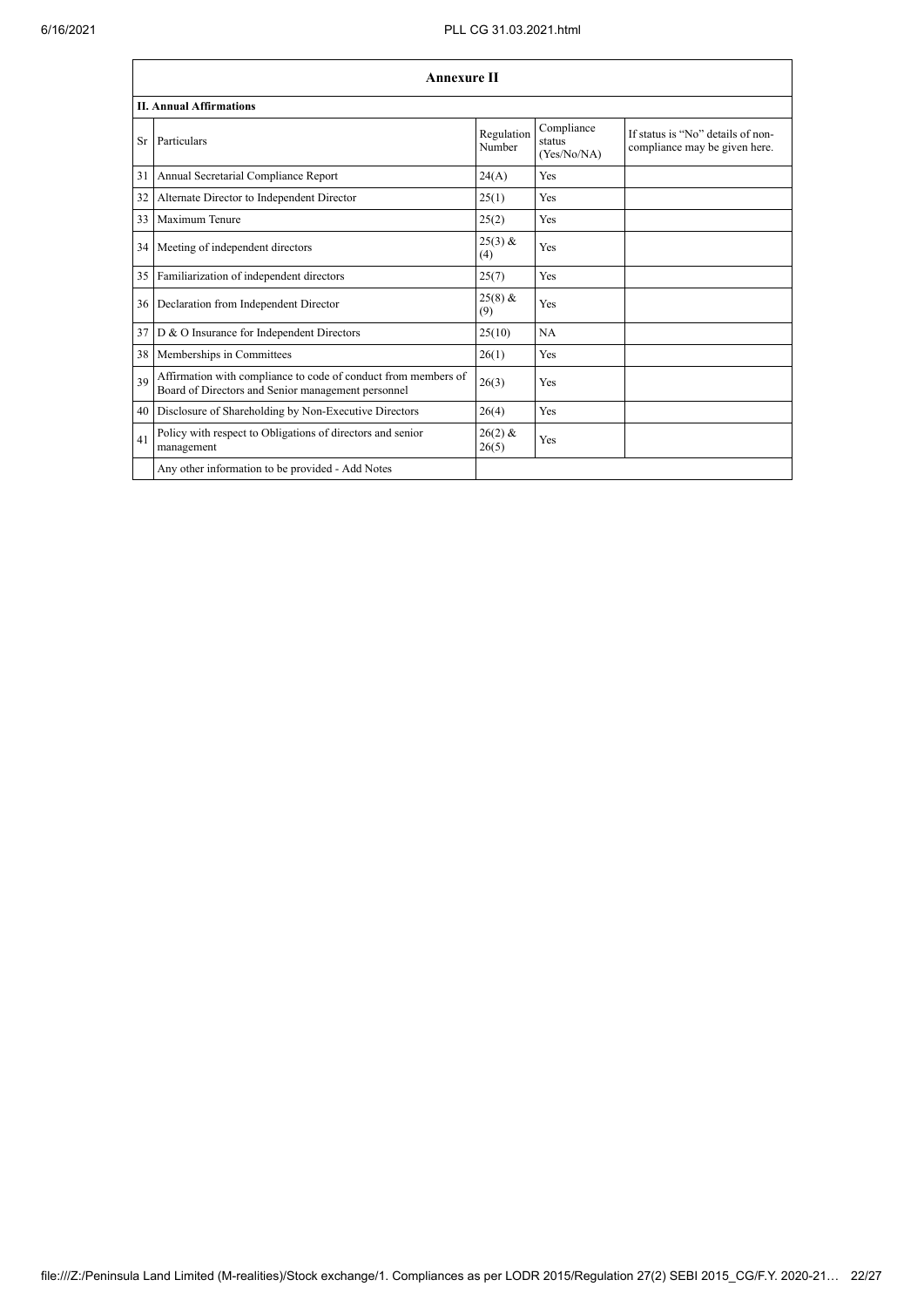| Annexure II       |                                          |  |  |  |
|-------------------|------------------------------------------|--|--|--|
| Name of signatory | Sonal Rathod                             |  |  |  |
| Designation       | Company Secretary and Compliance Officer |  |  |  |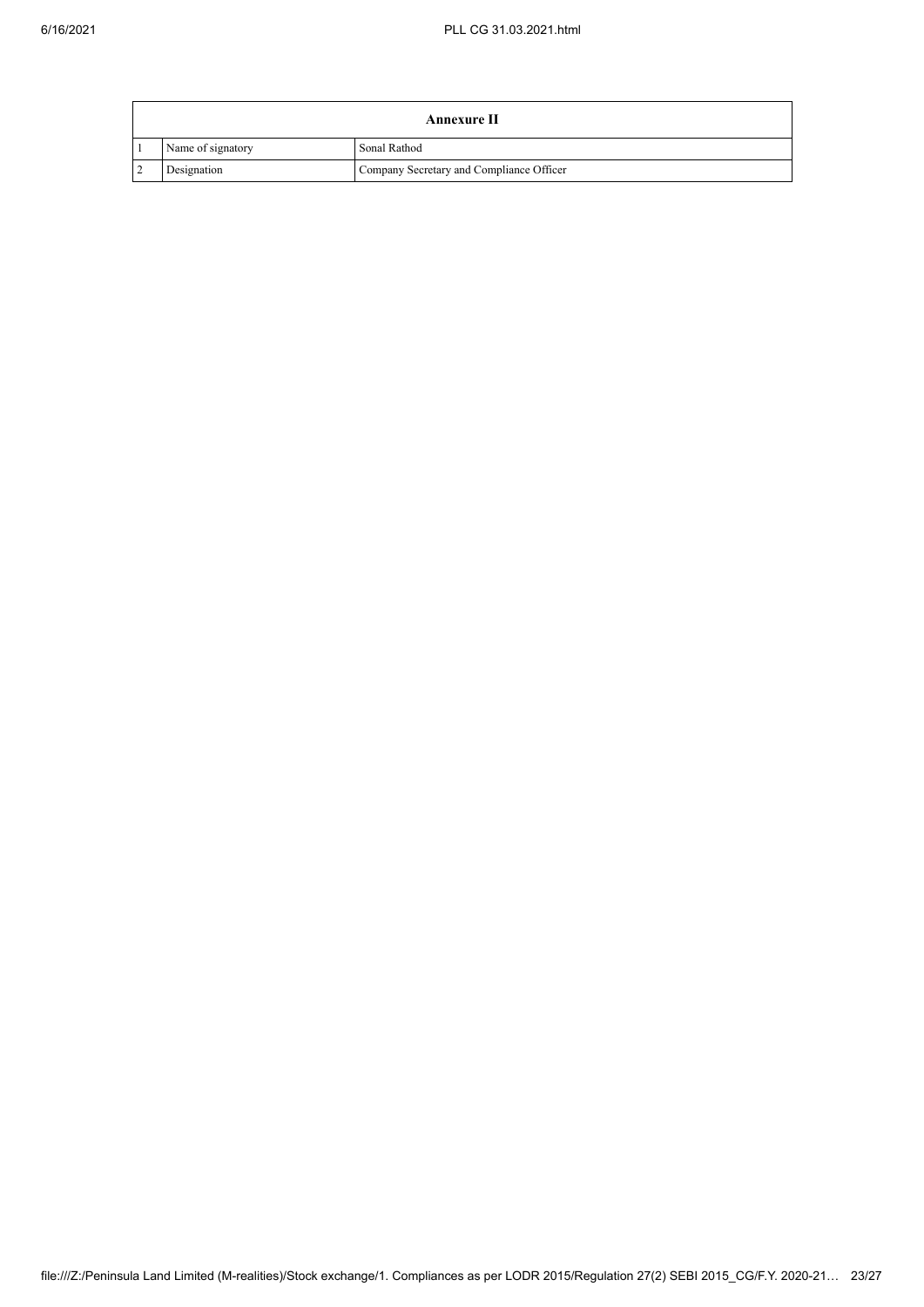| Annexure II                                                                                                                                                           |                                         |  |  |  |
|-----------------------------------------------------------------------------------------------------------------------------------------------------------------------|-----------------------------------------|--|--|--|
| <b>III.</b> Affirmations                                                                                                                                              |                                         |  |  |  |
| <b>Sr</b> Particulars                                                                                                                                                 | <b>Compliance status</b><br>(Yes/No/NA) |  |  |  |
| The Listed Entity has approved Material Subsidiary Policy and the Corporate Governance requirements with<br>respect to subsidiary of Listed Entity have been complied | Yes                                     |  |  |  |
| Any other information to be provided                                                                                                                                  |                                         |  |  |  |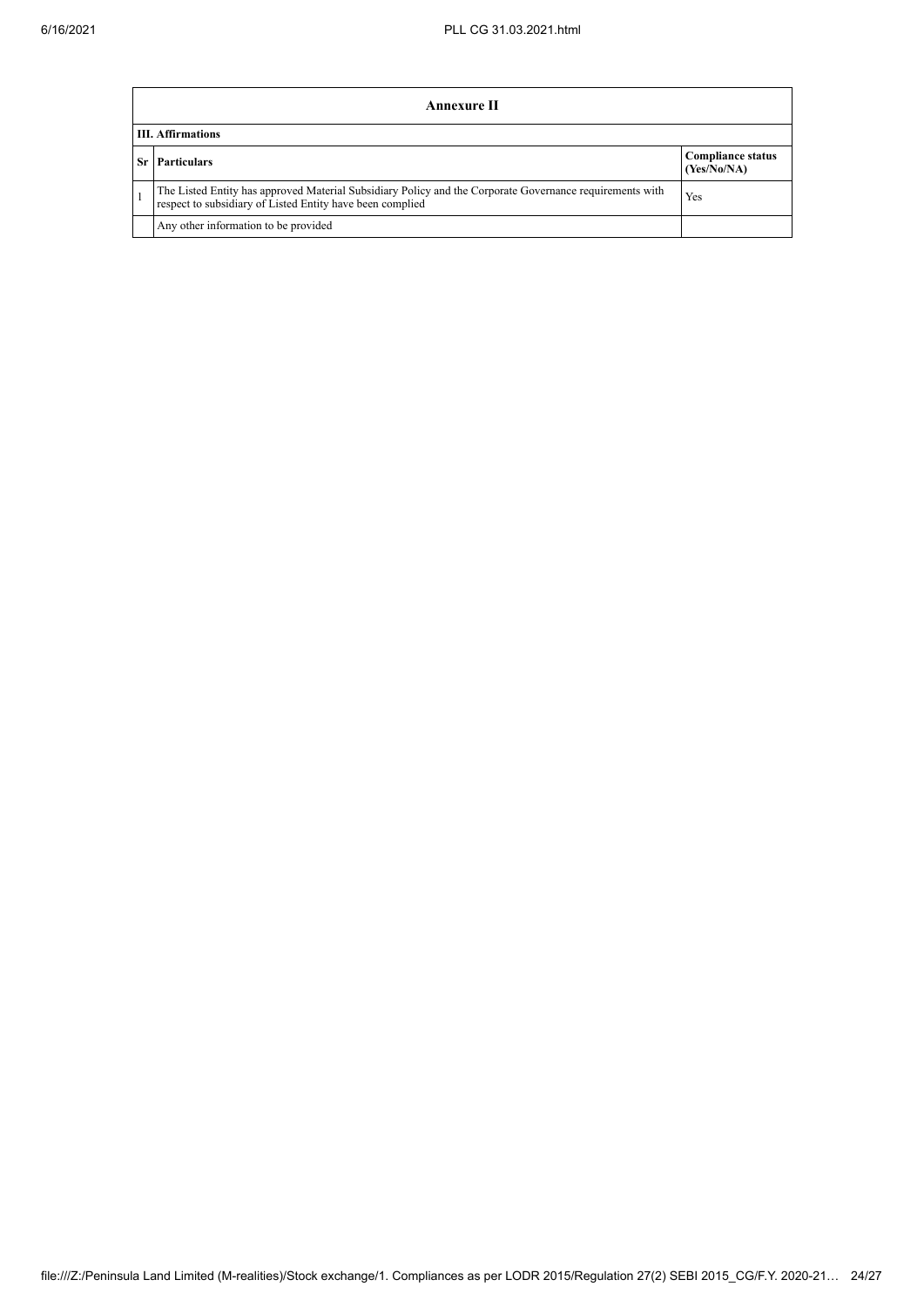| Annexure II |                   |                                          |
|-------------|-------------------|------------------------------------------|
|             | Name of signatory | Sonal Rathod                             |
|             | Designation       | Company Secretary and Compliance Officer |